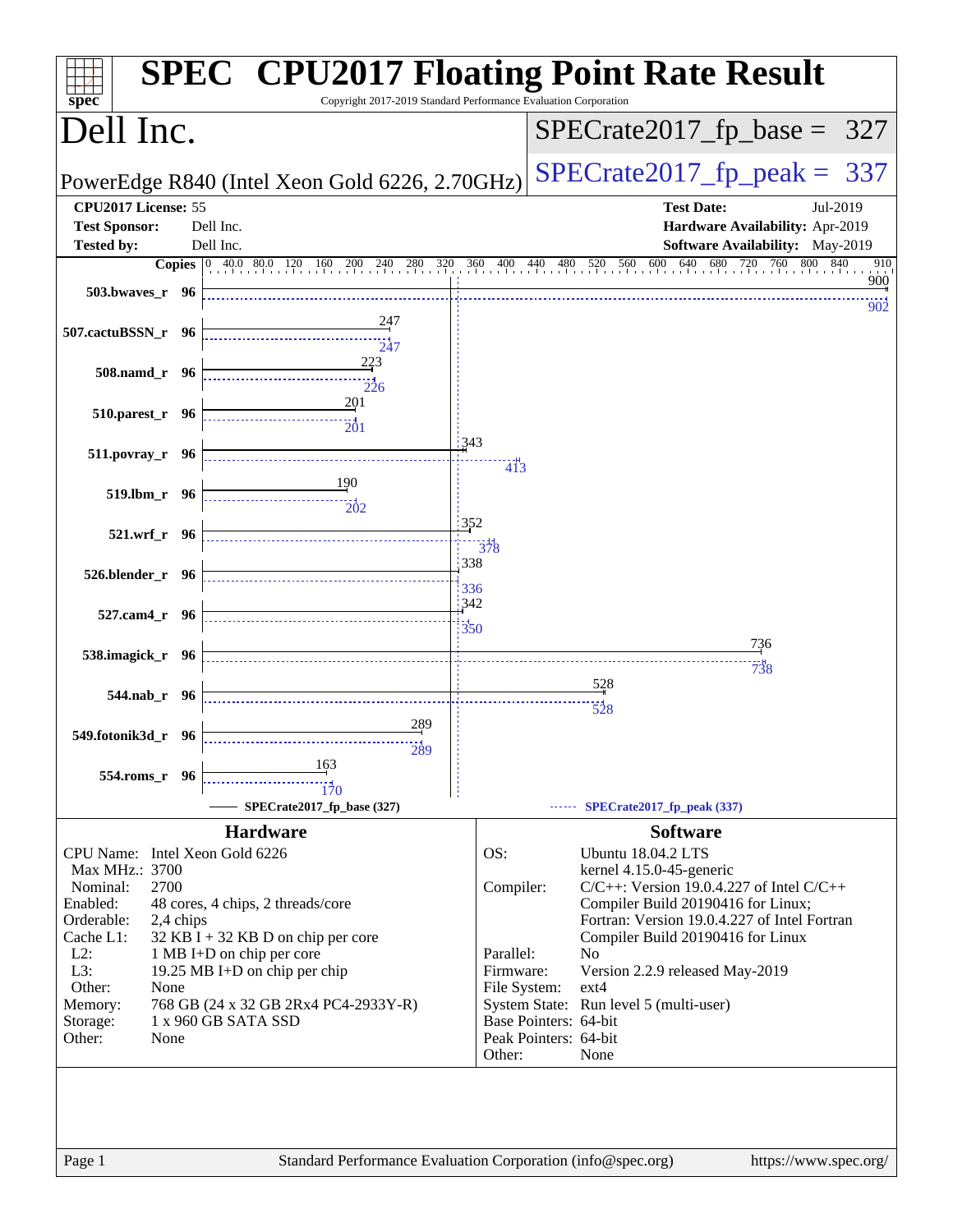|                                                                                                                                                                                  |                                                                                 |                |            |                |              | <b>SPEC CPU2017 Floating Point Rate Result</b>                                                           |       |               |                |              |                |              |                               |              |
|----------------------------------------------------------------------------------------------------------------------------------------------------------------------------------|---------------------------------------------------------------------------------|----------------|------------|----------------|--------------|----------------------------------------------------------------------------------------------------------|-------|---------------|----------------|--------------|----------------|--------------|-------------------------------|--------------|
| Copyright 2017-2019 Standard Performance Evaluation Corporation<br>spec <sup>®</sup>                                                                                             |                                                                                 |                |            |                |              |                                                                                                          |       |               |                |              |                |              |                               |              |
| Dell Inc.                                                                                                                                                                        |                                                                                 |                |            |                |              |                                                                                                          |       |               |                |              |                |              | $SPECrate2017_fp\_base = 327$ |              |
|                                                                                                                                                                                  | $SPECrate2017_fp\_peak = 337$<br>PowerEdge R840 (Intel Xeon Gold 6226, 2.70GHz) |                |            |                |              |                                                                                                          |       |               |                |              |                |              |                               |              |
| CPU2017 License: 55<br><b>Test Date:</b><br>Jul-2019                                                                                                                             |                                                                                 |                |            |                |              |                                                                                                          |       |               |                |              |                |              |                               |              |
| <b>Test Sponsor:</b><br>Hardware Availability: Apr-2019<br>Dell Inc.                                                                                                             |                                                                                 |                |            |                |              |                                                                                                          |       |               |                |              |                |              |                               |              |
| <b>Tested by:</b><br>Dell Inc.<br>Software Availability: May-2019                                                                                                                |                                                                                 |                |            |                |              |                                                                                                          |       |               |                |              |                |              |                               |              |
|                                                                                                                                                                                  |                                                                                 |                |            |                |              | <b>Results Table</b>                                                                                     |       |               |                |              |                |              |                               |              |
|                                                                                                                                                                                  |                                                                                 |                |            | <b>Base</b>    |              |                                                                                                          |       |               |                |              | <b>Peak</b>    |              |                               |              |
| <b>Benchmark</b>                                                                                                                                                                 | <b>Copies</b>                                                                   | <b>Seconds</b> | Ratio      | <b>Seconds</b> | <b>Ratio</b> | <b>Seconds</b>                                                                                           | Ratio | <b>Copies</b> | <b>Seconds</b> | <b>Ratio</b> | <b>Seconds</b> | <b>Ratio</b> | <b>Seconds</b>                | <b>Ratio</b> |
| 503.bwaves_r                                                                                                                                                                     | 96                                                                              | 1067           | 903        | 1069           | 900          |                                                                                                          |       | 96            | 1067           | 902          | 1068           | 902          |                               |              |
| 507.cactuBSSN_r                                                                                                                                                                  | 96                                                                              | 492<br>408     | 247<br>224 | 493            | 247          |                                                                                                          |       | 96            | 492            | 247          | 492            | 247<br>227   |                               |              |
| 508.namd_r<br>510.parest_r                                                                                                                                                       | 96<br>96                                                                        | 1246           | 202        | 409<br>1249    | 223<br>201   |                                                                                                          |       | 96<br>96      | 403<br>1245    | 226<br>202   | 403<br>1249    | 201          |                               |              |
| $511.povray_r$                                                                                                                                                                   | 96                                                                              | 653            | 343        | 646            | 347          |                                                                                                          |       | 96            | 537            | 418          | 543            | 413          |                               |              |
| 519.1bm_r                                                                                                                                                                        | 96                                                                              | 531            | 190        | 532            | <u>190</u>   |                                                                                                          |       | 96            | 500            | 202          | 500            | 203          |                               |              |
| $521.wrf_r$                                                                                                                                                                      | 96                                                                              | 609            | 353        | 612            | 352          |                                                                                                          |       | 96            | 569            | 378          | 560            | 384          |                               |              |
| 526.blender_r                                                                                                                                                                    | 96                                                                              | 433            | 338        | 433            | 338          |                                                                                                          |       | 96            | 435            | 336          | 434            | 337          |                               |              |
| 527.cam4_r                                                                                                                                                                       | 96                                                                              | 492            | 342        | 490            | 343          |                                                                                                          |       | 96            | 479            | 351          | 480            | 350          |                               |              |
| 538.imagick_r                                                                                                                                                                    | 96                                                                              | 324            | 737        | 324            | 736          |                                                                                                          |       | 96            | 322            | 741          | 324            | 738          |                               |              |
| 544.nab_r                                                                                                                                                                        | 96                                                                              | 306            | 528        | 305            | 530          |                                                                                                          |       | 96            | 306            | 528          | 306            | 528          |                               |              |
| 549.fotonik3d_r                                                                                                                                                                  | 96                                                                              | 1296           | 289        | 1296           | 289          |                                                                                                          |       | 96            | 1296           | 289          | 1295           | 289          |                               |              |
| $554$ .roms_r                                                                                                                                                                    | 96                                                                              | 935            | 163        | 937            | 163          |                                                                                                          |       | 96            | 896            | 170          | 896            | <b>170</b>   |                               |              |
| $SPECrate2017_fp\_base =$                                                                                                                                                        |                                                                                 |                | 327        |                |              |                                                                                                          |       |               |                |              |                |              |                               |              |
| $SPECrate2017_fp\_peak =$                                                                                                                                                        |                                                                                 |                | 337        |                |              |                                                                                                          |       |               |                |              |                |              |                               |              |
|                                                                                                                                                                                  |                                                                                 |                |            |                |              | Results appear in the order in which they were run. Bold underlined text indicates a median measurement. |       |               |                |              |                |              |                               |              |
| <b>Submit Notes</b>                                                                                                                                                              |                                                                                 |                |            |                |              |                                                                                                          |       |               |                |              |                |              |                               |              |
| The numactl mechanism was used to bind copies to processors. The config file option 'submit'<br>was used to generate numactl commands to bind each copy to a specific processor. |                                                                                 |                |            |                |              |                                                                                                          |       |               |                |              |                |              |                               |              |
| For details, please see the config file.                                                                                                                                         |                                                                                 |                |            |                |              |                                                                                                          |       |               |                |              |                |              |                               |              |
| <b>General Notes</b>                                                                                                                                                             |                                                                                 |                |            |                |              |                                                                                                          |       |               |                |              |                |              |                               |              |
| Environment variables set by runcpu before the start of the run:                                                                                                                 |                                                                                 |                |            |                |              |                                                                                                          |       |               |                |              |                |              |                               |              |
| LD_LIBRARY_PATH = "/home/cpu2017/lib/intel64"<br>Binaries compiled on a system with 1x Intel Core i9-7900X CPU + 32GB RAM                                                        |                                                                                 |                |            |                |              |                                                                                                          |       |               |                |              |                |              |                               |              |
| memory using Redhat Enterprise Linux 7.5                                                                                                                                         |                                                                                 |                |            |                |              |                                                                                                          |       |               |                |              |                |              |                               |              |
| NA: The test sponsor attests, as of date of publication, that CVE-2017-5754 (Meltdown)                                                                                           |                                                                                 |                |            |                |              |                                                                                                          |       |               |                |              |                |              |                               |              |
| is mitigated in the system as tested and documented.                                                                                                                             |                                                                                 |                |            |                |              |                                                                                                          |       |               |                |              |                |              |                               |              |

 Yes: The test sponsor attests, as of date of publication, that CVE-2017-5753 (Spectre variant 1) is mitigated in the system as tested and documented.

 Yes: The test sponsor attests, as of date of publication, that CVE-2017-5715 (Spectre variant 2) is mitigated in the system as tested and documented. Transparent Huge Pages enabled by default

Prior to runcpu invocation

 Filesystem page cache synced and cleared with: sync; echo 3> /proc/sys/vm/drop\_caches

 runcpu command invoked through numactl i.e.: numactl --interleave=all runcpu <etc>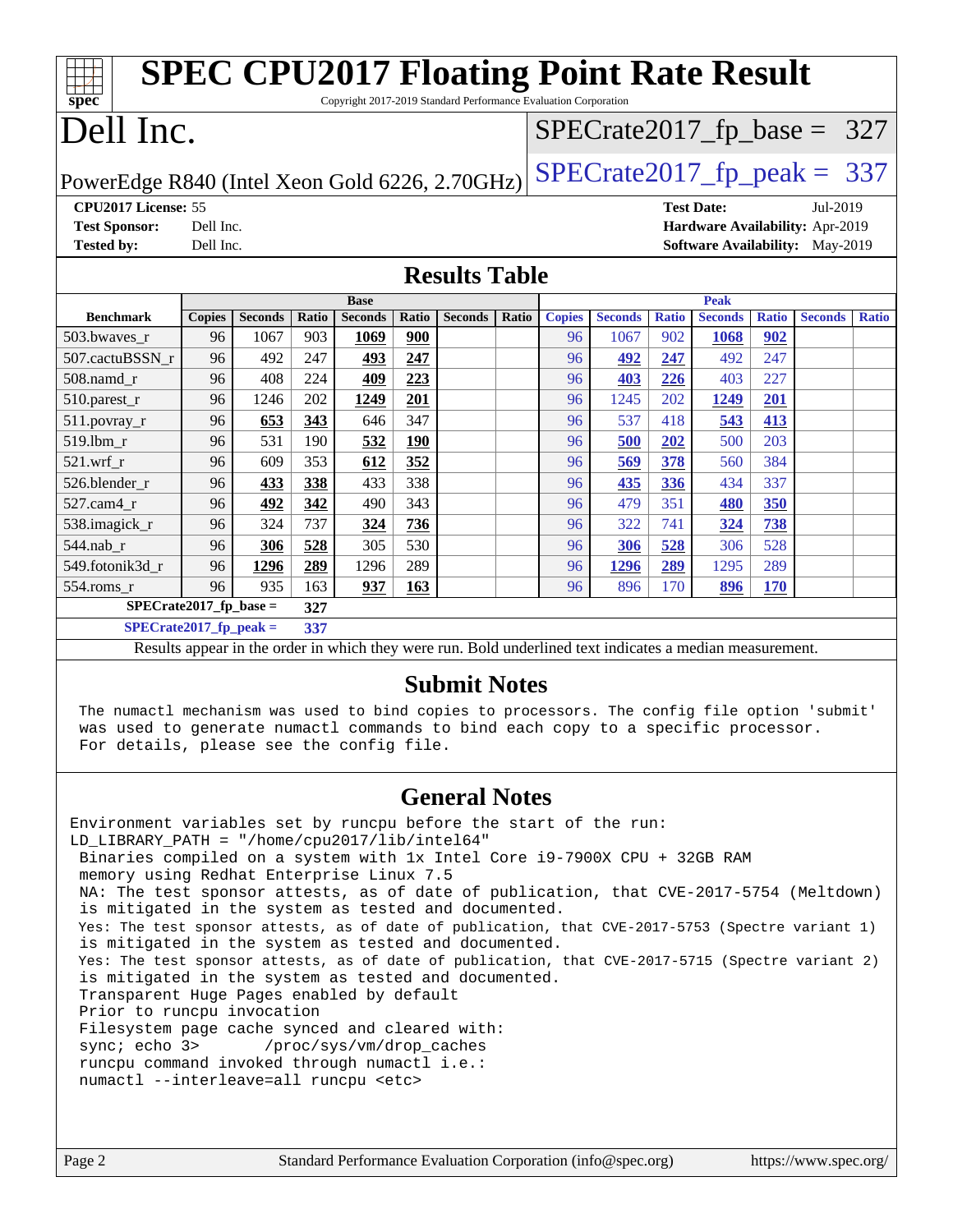| <b>SPEC CPU2017 Floating Point Rate Result</b><br>spec<br>Copyright 2017-2019 Standard Performance Evaluation Corporation                                                                                                                                                                                                                                                                                                                                                                                                                                                                                                                                                                                                                                                                                                                                                                                                                                                                                                                                                                                                                                                                                                                                                                                                                                                                                                                                                                                                                                                                                                                                                                                    |                                                                                                            |
|--------------------------------------------------------------------------------------------------------------------------------------------------------------------------------------------------------------------------------------------------------------------------------------------------------------------------------------------------------------------------------------------------------------------------------------------------------------------------------------------------------------------------------------------------------------------------------------------------------------------------------------------------------------------------------------------------------------------------------------------------------------------------------------------------------------------------------------------------------------------------------------------------------------------------------------------------------------------------------------------------------------------------------------------------------------------------------------------------------------------------------------------------------------------------------------------------------------------------------------------------------------------------------------------------------------------------------------------------------------------------------------------------------------------------------------------------------------------------------------------------------------------------------------------------------------------------------------------------------------------------------------------------------------------------------------------------------------|------------------------------------------------------------------------------------------------------------|
| Dell Inc.                                                                                                                                                                                                                                                                                                                                                                                                                                                                                                                                                                                                                                                                                                                                                                                                                                                                                                                                                                                                                                                                                                                                                                                                                                                                                                                                                                                                                                                                                                                                                                                                                                                                                                    | $SPECrate2017_fp\_base = 327$                                                                              |
| PowerEdge R840 (Intel Xeon Gold 6226, 2.70GHz)                                                                                                                                                                                                                                                                                                                                                                                                                                                                                                                                                                                                                                                                                                                                                                                                                                                                                                                                                                                                                                                                                                                                                                                                                                                                                                                                                                                                                                                                                                                                                                                                                                                               | $SPECTate2017$ _fp_peak = 337                                                                              |
| CPU2017 License: 55<br><b>Test Sponsor:</b><br>Dell Inc.<br><b>Tested by:</b><br>Dell Inc.                                                                                                                                                                                                                                                                                                                                                                                                                                                                                                                                                                                                                                                                                                                                                                                                                                                                                                                                                                                                                                                                                                                                                                                                                                                                                                                                                                                                                                                                                                                                                                                                                   | <b>Test Date:</b><br>Jul-2019<br>Hardware Availability: Apr-2019<br><b>Software Availability:</b> May-2019 |
| <b>Platform Notes</b>                                                                                                                                                                                                                                                                                                                                                                                                                                                                                                                                                                                                                                                                                                                                                                                                                                                                                                                                                                                                                                                                                                                                                                                                                                                                                                                                                                                                                                                                                                                                                                                                                                                                                        |                                                                                                            |
| BIOS settings:<br>ADDDC setting disabled<br>Virtualization Technology disabled<br>DCU Streamer Prefetcher disabled<br>System Profile set to Custom<br>CPU Performance set to Maximum Performance<br>C States set to Autonomous<br>C1E disabled<br>Uncore Frequency set to Dynamic<br>Energy Efficiency Policy set to Performance<br>Memory Patrol Scrub disabled<br>Logical Processor enabled<br>CPU Interconnect Bus Link Power Management disabled<br>PCI ASPM L1 Link Power Management disabled<br>Sysinfo program /home/cpu2017/bin/sysinfo<br>Rev: r5974 of 2018-05-19 9bcde8f2999c33d61f64985e45859ea9<br>running on intel-sut Tue Jul 9 08:46:28 2019<br>SUT (System Under Test) info as seen by some common utilities.<br>For more information on this section, see<br>https://www.spec.org/cpu2017/Docs/config.html#sysinfo<br>From /proc/cpuinfo<br>model name : Intel(R) Xeon(R) Gold 6226 CPU @ 2.70GHz<br>"physical id"s (chips)<br>96 "processors"<br>cores, siblings (Caution: counting these is hw and system dependent. The following<br>excerpts from /proc/cpuinfo might not be reliable. Use with caution.)<br>$cpu$ cores : 12<br>siblings : 24<br>physical 0: cores 0 2 3 5 6 8 9 10 11 12 13 14<br>physical 1: cores 0 1 2 3 4 5 6 8 10 11 12 14<br>physical 2: cores 0 2 3 4 5 6 8 9 10 11 12 13<br>physical 3: cores 1 2 3 4 5 6 8 9 10 11 12 13<br>From 1scpu:<br>Architecture:<br>x86_64<br>$CPU$ op-mode( $s$ ):<br>$32$ -bit, $64$ -bit<br>Little Endian<br>Byte Order:<br>CPU(s):<br>96<br>On-line CPU(s) list: $0-95$<br>Thread(s) per core:<br>2<br>$Core(s)$ per socket:<br>12<br>Socket(s):<br>4<br>8<br>NUMA $node(s):$<br>Vendor ID:<br>GenuineIntel<br>CPU family:<br>6 |                                                                                                            |
| (Continued on next page)                                                                                                                                                                                                                                                                                                                                                                                                                                                                                                                                                                                                                                                                                                                                                                                                                                                                                                                                                                                                                                                                                                                                                                                                                                                                                                                                                                                                                                                                                                                                                                                                                                                                                     |                                                                                                            |
| Standard Performance Evaluation Corporation (info@spec.org)<br>Page 3                                                                                                                                                                                                                                                                                                                                                                                                                                                                                                                                                                                                                                                                                                                                                                                                                                                                                                                                                                                                                                                                                                                                                                                                                                                                                                                                                                                                                                                                                                                                                                                                                                        | https://www.spec.org/                                                                                      |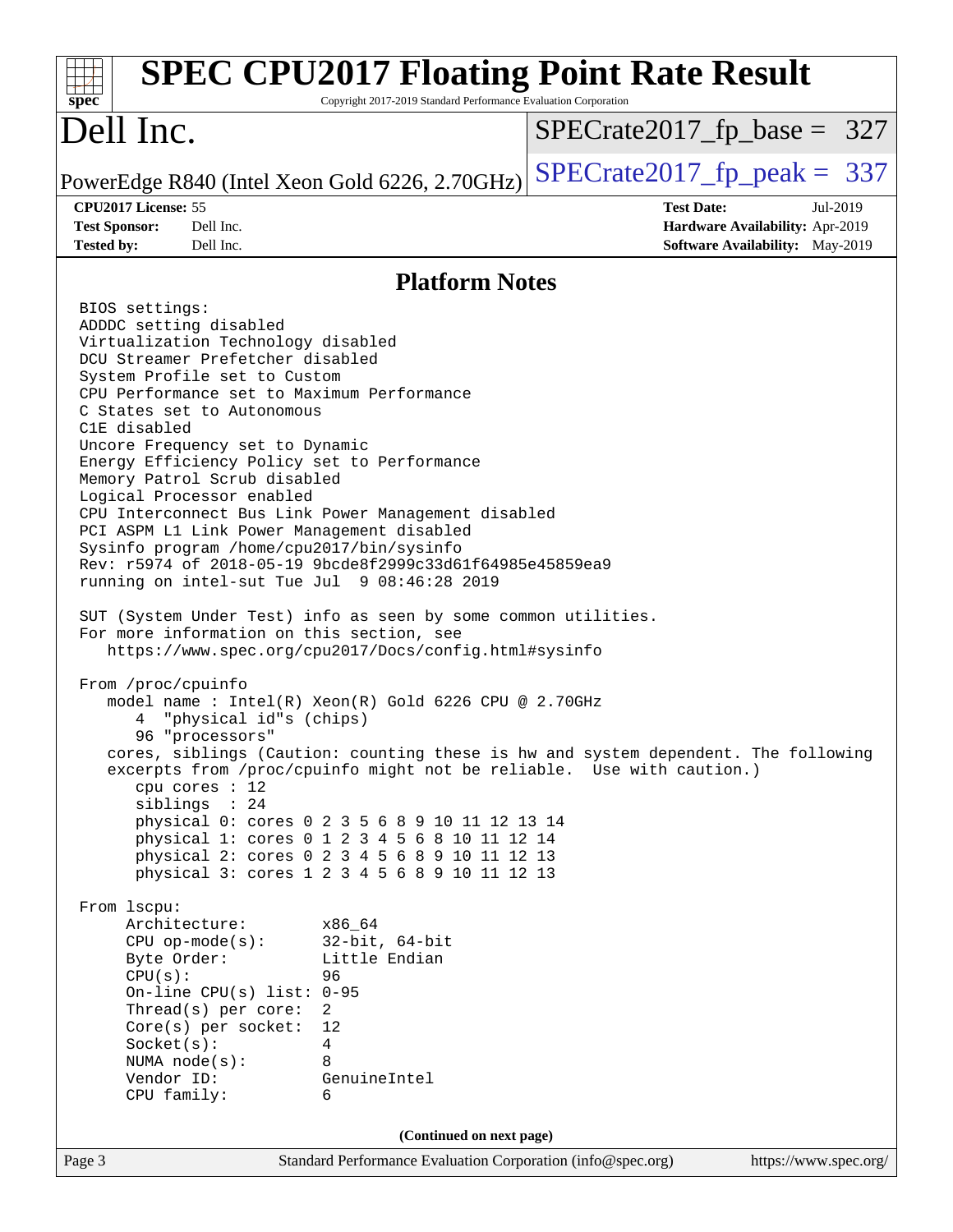| $spec^*$                                                                                                                                                                                                                                                                                                                                                                    |                                                                                                                                                                                                                                              | <b>SPEC CPU2017 Floating Point Rate Result</b><br>Copyright 2017-2019 Standard Performance Evaluation Corporation                                                                                                                                                                                                                                                                                                                                                                                                                                                                                                                                                                                                                                                                                                                                  |                                                                                                                                                                                                                                                                                                                                                                                                                                                                                                                                                                                                                                                                                                                                                                                                                                                                                                                                            |
|-----------------------------------------------------------------------------------------------------------------------------------------------------------------------------------------------------------------------------------------------------------------------------------------------------------------------------------------------------------------------------|----------------------------------------------------------------------------------------------------------------------------------------------------------------------------------------------------------------------------------------------|----------------------------------------------------------------------------------------------------------------------------------------------------------------------------------------------------------------------------------------------------------------------------------------------------------------------------------------------------------------------------------------------------------------------------------------------------------------------------------------------------------------------------------------------------------------------------------------------------------------------------------------------------------------------------------------------------------------------------------------------------------------------------------------------------------------------------------------------------|--------------------------------------------------------------------------------------------------------------------------------------------------------------------------------------------------------------------------------------------------------------------------------------------------------------------------------------------------------------------------------------------------------------------------------------------------------------------------------------------------------------------------------------------------------------------------------------------------------------------------------------------------------------------------------------------------------------------------------------------------------------------------------------------------------------------------------------------------------------------------------------------------------------------------------------------|
| Dell Inc.                                                                                                                                                                                                                                                                                                                                                                   |                                                                                                                                                                                                                                              |                                                                                                                                                                                                                                                                                                                                                                                                                                                                                                                                                                                                                                                                                                                                                                                                                                                    | $SPECrate2017_fp\_base = 327$                                                                                                                                                                                                                                                                                                                                                                                                                                                                                                                                                                                                                                                                                                                                                                                                                                                                                                              |
|                                                                                                                                                                                                                                                                                                                                                                             |                                                                                                                                                                                                                                              | PowerEdge R840 (Intel Xeon Gold 6226, 2.70GHz)                                                                                                                                                                                                                                                                                                                                                                                                                                                                                                                                                                                                                                                                                                                                                                                                     | $SPECrate2017_fp\_peak = 337$                                                                                                                                                                                                                                                                                                                                                                                                                                                                                                                                                                                                                                                                                                                                                                                                                                                                                                              |
| CPU2017 License: 55<br><b>Test Sponsor:</b><br><b>Tested by:</b>                                                                                                                                                                                                                                                                                                            | Dell Inc.<br>Dell Inc.                                                                                                                                                                                                                       |                                                                                                                                                                                                                                                                                                                                                                                                                                                                                                                                                                                                                                                                                                                                                                                                                                                    | <b>Test Date:</b><br>Jul-2019<br>Hardware Availability: Apr-2019<br><b>Software Availability:</b> May-2019                                                                                                                                                                                                                                                                                                                                                                                                                                                                                                                                                                                                                                                                                                                                                                                                                                 |
|                                                                                                                                                                                                                                                                                                                                                                             |                                                                                                                                                                                                                                              | <b>Platform Notes (Continued)</b>                                                                                                                                                                                                                                                                                                                                                                                                                                                                                                                                                                                                                                                                                                                                                                                                                  |                                                                                                                                                                                                                                                                                                                                                                                                                                                                                                                                                                                                                                                                                                                                                                                                                                                                                                                                            |
| Model:<br>Model name:<br>Stepping:<br>CPU MHz:<br>BogoMIPS:<br>Virtualization:<br>L1d cache:<br>Lli cache:<br>L2 cache:<br>L3 cache:<br>Flaqs:<br>/proc/cpuinfo cache data<br>physical chip.<br>node 0 size: 95148 MB<br>node 0 free: 94751 MB<br>node 1 size: 96744 MB<br>node 1 free: 96361 MB<br>node 2 size: 96765 MB<br>node 2 free: 96451 MB<br>node 3 size: 96765 MB | NUMA node0 CPU(s):<br>NUMA nodel CPU(s):<br>NUMA node2 CPU(s):<br>NUMA node3 CPU(s):<br>NUMA $node4$ $CPU(s)$ :<br>NUMA $node5$ $CPU(s):$<br>NUMA node6 CPU(s):<br>NUMA node7 CPU(s):<br>cache size : 19712 KB<br>$available: 8 nodes (0-7)$ | 85<br>$Intel(R) Xeon(R) Gold 6226 CPU @ 2.70GHz$<br>7<br>3510.414<br>5400.00<br>$VT - x$<br>32K<br>32K<br>1024K<br>19712K<br>0, 8, 16, 24, 32, 40, 48, 56, 64, 72, 80, 88<br>1, 9, 17, 25, 33, 41, 49, 57, 65, 73, 81, 89<br>2, 10, 18, 26, 34, 42, 50, 58, 66, 74, 82, 90<br>3, 11, 19, 27, 35, 43, 51, 59, 67, 75, 83, 91<br>4, 12, 20, 28, 36, 44, 52, 60, 68, 76, 84, 92<br>5, 13, 21, 29, 37, 45, 53, 61, 69, 77, 85, 93<br>6, 14, 22, 30, 38, 46, 54, 62, 70, 78, 86, 94<br>7, 15, 23, 31, 39, 47, 55, 63, 71, 79, 87, 95<br>dtherm ida arat pln pts pku ospke avx512_vnni flush_lld arch_capabilities<br>node 0 cpus: 0 8 16 24 32 40 48 56 64 72 80 88<br>node 1 cpus: 1 9 17 25 33 41 49 57 65 73 81 89<br>node 2 cpus: 2 10 18 26 34 42 50 58 66 74 82 90<br>node 3 cpus: 3 11 19 27 35 43 51 59 67 75 83 91<br>(Continued on next page) | fpu vme de pse tsc msr pae mce cx8 apic sep mtrr pge mca cmov<br>pat pse36 clflush dts acpi mmx fxsr sse sse2 ss ht tm pbe syscall nx pdpe1gb rdtscp<br>lm constant_tsc art arch_perfmon pebs bts rep_good nopl xtopology nonstop_tsc cpuid<br>aperfmperf pni pclmulqdq dtes64 monitor ds_cpl vmx smx est tm2 ssse3 sdbg fma cx16<br>xtpr pdcm pcid dca sse4_1 sse4_2 x2apic movbe popcnt aes xsave avx f16c rdrand<br>lahf_lm abm 3dnowprefetch cpuid_fault epb cat_13 cdp_13 invpcid_single intel_ppin<br>ssbd mba ibrs ibpb stibp ibrs_enhanced tpr_shadow vnmi flexpriority ept vpid<br>fsgsbase tsc_adjust bmil hle avx2 smep bmi2 erms invpcid rtm cqm mpx rdt_a avx512f<br>avx512dq rdseed adx smap clflushopt clwb intel_pt avx512cd avx512bw avx512vl<br>xsaveopt xsavec xgetbvl xsaves cqm_llc cqm_occup_llc cqm_mbm_total cqm_mbm_local<br>From numactl --hardware WARNING: a numactl 'node' might or might not correspond to a |
|                                                                                                                                                                                                                                                                                                                                                                             |                                                                                                                                                                                                                                              |                                                                                                                                                                                                                                                                                                                                                                                                                                                                                                                                                                                                                                                                                                                                                                                                                                                    |                                                                                                                                                                                                                                                                                                                                                                                                                                                                                                                                                                                                                                                                                                                                                                                                                                                                                                                                            |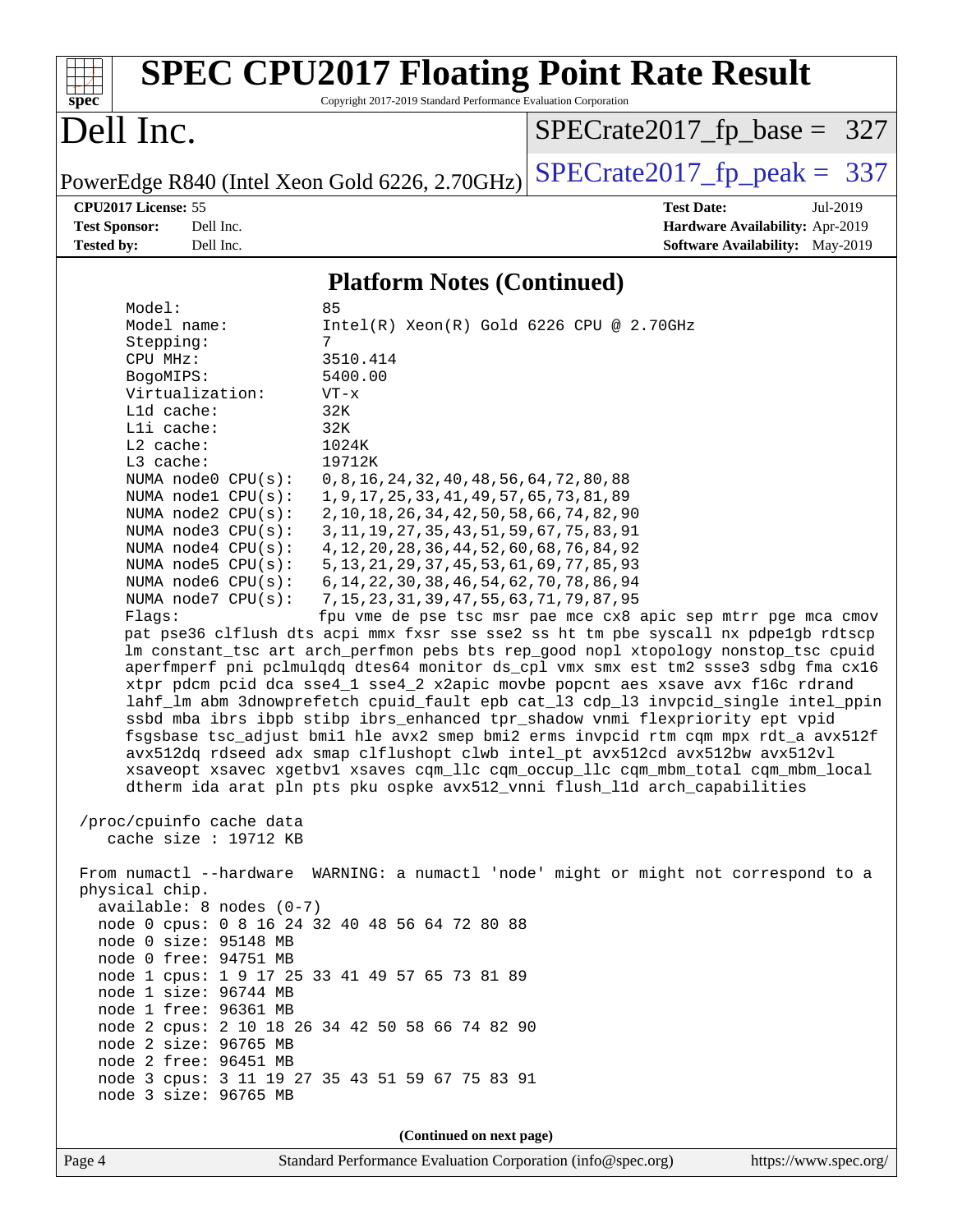| spec <sup>®</sup>                              | <b>SPEC CPU2017 Floating Point Rate Result</b>                                       |           |              |          |          |          |          |   |  |                          | Copyright 2017-2019 Standard Performance Evaluation Corporation |  |                               |  |                                        |  |
|------------------------------------------------|--------------------------------------------------------------------------------------|-----------|--------------|----------|----------|----------|----------|---|--|--------------------------|-----------------------------------------------------------------|--|-------------------------------|--|----------------------------------------|--|
| Dell Inc.                                      |                                                                                      |           |              |          |          |          |          |   |  |                          |                                                                 |  | $SPECrate2017_fp\_base = 327$ |  |                                        |  |
| PowerEdge R840 (Intel Xeon Gold 6226, 2.70GHz) |                                                                                      |           |              |          |          |          |          |   |  |                          |                                                                 |  | $SPECrate2017fp peak = 337$   |  |                                        |  |
| CPU2017 License: 55                            |                                                                                      |           |              |          |          |          |          |   |  |                          |                                                                 |  | <b>Test Date:</b>             |  | Jul-2019                               |  |
| <b>Test Sponsor:</b>                           |                                                                                      | Dell Inc. |              |          |          |          |          |   |  |                          |                                                                 |  |                               |  | Hardware Availability: Apr-2019        |  |
| <b>Tested by:</b>                              |                                                                                      | Dell Inc. |              |          |          |          |          |   |  |                          |                                                                 |  |                               |  | <b>Software Availability:</b> May-2019 |  |
|                                                |                                                                                      |           |              |          |          |          |          |   |  |                          | <b>Platform Notes (Continued)</b>                               |  |                               |  |                                        |  |
|                                                | node 3 free: 96448 MB                                                                |           |              |          |          |          |          |   |  |                          |                                                                 |  |                               |  |                                        |  |
|                                                | node 4 cpus: 4 12 20 28 36 44 52 60 68 76 84 92                                      |           |              |          |          |          |          |   |  |                          |                                                                 |  |                               |  |                                        |  |
|                                                | node 4 size: 96765 MB                                                                |           |              |          |          |          |          |   |  |                          |                                                                 |  |                               |  |                                        |  |
|                                                | node 4 free: 96461 MB                                                                |           |              |          |          |          |          |   |  |                          |                                                                 |  |                               |  |                                        |  |
|                                                | node 5 cpus: 5 13 21 29 37 45 53 61 69 77 85 93                                      |           |              |          |          |          |          |   |  |                          |                                                                 |  |                               |  |                                        |  |
|                                                | node 5 size: 96765 MB<br>node 5 free: 96452 MB                                       |           |              |          |          |          |          |   |  |                          |                                                                 |  |                               |  |                                        |  |
|                                                | node 6 cpus: 6 14 22 30 38 46 54 62 70 78 86 94                                      |           |              |          |          |          |          |   |  |                          |                                                                 |  |                               |  |                                        |  |
|                                                | node 6 size: 96765 MB                                                                |           |              |          |          |          |          |   |  |                          |                                                                 |  |                               |  |                                        |  |
|                                                | node 6 free: 96459 MB                                                                |           |              |          |          |          |          |   |  |                          |                                                                 |  |                               |  |                                        |  |
|                                                | node 7 cpus: 7 15 23 31 39 47 55 63 71 79 87 95                                      |           |              |          |          |          |          |   |  |                          |                                                                 |  |                               |  |                                        |  |
|                                                | node 7 size: 96764 MB                                                                |           |              |          |          |          |          |   |  |                          |                                                                 |  |                               |  |                                        |  |
|                                                | node 7 free: 96460 MB                                                                |           |              |          |          |          |          |   |  |                          |                                                                 |  |                               |  |                                        |  |
|                                                | node distances:                                                                      |           |              |          |          |          |          |   |  |                          |                                                                 |  |                               |  |                                        |  |
| node                                           | $\mathbf 0$<br>$\mathbf{1}$                                                          | 2         | 3            | 4        | -5       | 6        |          | 7 |  |                          |                                                                 |  |                               |  |                                        |  |
| 0:<br>1:                                       | 10<br>21<br>21                                                                       | 21<br>21  | 21<br>21     | 11<br>21 | 21<br>11 | 21<br>21 | 21<br>21 |   |  |                          |                                                                 |  |                               |  |                                        |  |
| 2:                                             | 10<br>21<br>21                                                                       | 10        | 21           | 21       | 21       | 11       | 21       |   |  |                          |                                                                 |  |                               |  |                                        |  |
| 3:                                             | 21<br>21                                                                             | 21        | 10           | 21       | 21       | 21       | 11       |   |  |                          |                                                                 |  |                               |  |                                        |  |
| 4:                                             | 21<br>11                                                                             | 21        | 21           | 10       | 21       | 21       | 21       |   |  |                          |                                                                 |  |                               |  |                                        |  |
| 5:                                             | 11<br>21                                                                             | 21        | 21           | 21       | 10       | 21       | 21       |   |  |                          |                                                                 |  |                               |  |                                        |  |
| 6:                                             | 21<br>21                                                                             | 11        | 21           | 21       | 21       | 10       | 21       |   |  |                          |                                                                 |  |                               |  |                                        |  |
| 7:                                             | 21<br>21                                                                             | 21        | 11           | 21       | 21       | 21       | 10       |   |  |                          |                                                                 |  |                               |  |                                        |  |
|                                                |                                                                                      |           |              |          |          |          |          |   |  |                          |                                                                 |  |                               |  |                                        |  |
|                                                | From /proc/meminfo<br>MemTotal:                                                      |           | 791024640 kB |          |          |          |          |   |  |                          |                                                                 |  |                               |  |                                        |  |
|                                                | HugePages_Total:                                                                     |           |              | 0        |          |          |          |   |  |                          |                                                                 |  |                               |  |                                        |  |
|                                                | Hugepagesize:                                                                        |           |              | 2048 kB  |          |          |          |   |  |                          |                                                                 |  |                               |  |                                        |  |
|                                                |                                                                                      |           |              |          |          |          |          |   |  |                          |                                                                 |  |                               |  |                                        |  |
|                                                | /usr/bin/lsb_release -d                                                              |           |              |          |          |          |          |   |  |                          |                                                                 |  |                               |  |                                        |  |
|                                                | Ubuntu 18.04.2 LTS                                                                   |           |              |          |          |          |          |   |  |                          |                                                                 |  |                               |  |                                        |  |
|                                                |                                                                                      |           |              |          |          |          |          |   |  |                          |                                                                 |  |                               |  |                                        |  |
|                                                | From /etc/*release* /etc/*version*<br>debian_version: buster/sid                     |           |              |          |          |          |          |   |  |                          |                                                                 |  |                               |  |                                        |  |
|                                                | os-release:                                                                          |           |              |          |          |          |          |   |  |                          |                                                                 |  |                               |  |                                        |  |
|                                                | NAME="Ubuntu"                                                                        |           |              |          |          |          |          |   |  |                          |                                                                 |  |                               |  |                                        |  |
|                                                | VERSION="18.04.2 LTS (Bionic Beaver)"                                                |           |              |          |          |          |          |   |  |                          |                                                                 |  |                               |  |                                        |  |
|                                                | ID=ubuntu                                                                            |           |              |          |          |          |          |   |  |                          |                                                                 |  |                               |  |                                        |  |
|                                                | ID_LIKE=debian                                                                       |           |              |          |          |          |          |   |  |                          |                                                                 |  |                               |  |                                        |  |
|                                                | PRETTY_NAME="Ubuntu 18.04.2 LTS"                                                     |           |              |          |          |          |          |   |  |                          |                                                                 |  |                               |  |                                        |  |
|                                                | VERSION_ID="18.04"                                                                   |           |              |          |          |          |          |   |  |                          |                                                                 |  |                               |  |                                        |  |
|                                                | HOME_URL="https://www.ubuntu.com/"                                                   |           |              |          |          |          |          |   |  |                          |                                                                 |  |                               |  |                                        |  |
|                                                | SUPPORT_URL="https://help.ubuntu.com/"                                               |           |              |          |          |          |          |   |  |                          |                                                                 |  |                               |  |                                        |  |
| uname $-a$ :                                   |                                                                                      |           |              |          |          |          |          |   |  |                          |                                                                 |  |                               |  |                                        |  |
|                                                | Linux intel-sut 4.15.0-45-generic #48-Ubuntu SMP Tue Jan 29 16:28:13 UTC 2019 x86_64 |           |              |          |          |          |          |   |  |                          |                                                                 |  |                               |  |                                        |  |
|                                                | x86_64 x86_64 GNU/Linux                                                              |           |              |          |          |          |          |   |  |                          |                                                                 |  |                               |  |                                        |  |
|                                                |                                                                                      |           |              |          |          |          |          |   |  |                          |                                                                 |  |                               |  |                                        |  |
|                                                |                                                                                      |           |              |          |          |          |          |   |  | (Continued on next page) |                                                                 |  |                               |  |                                        |  |
| Page 5                                         |                                                                                      |           |              |          |          |          |          |   |  |                          | Standard Performance Evaluation Corporation (info@spec.org)     |  |                               |  | https://www.spec.org/                  |  |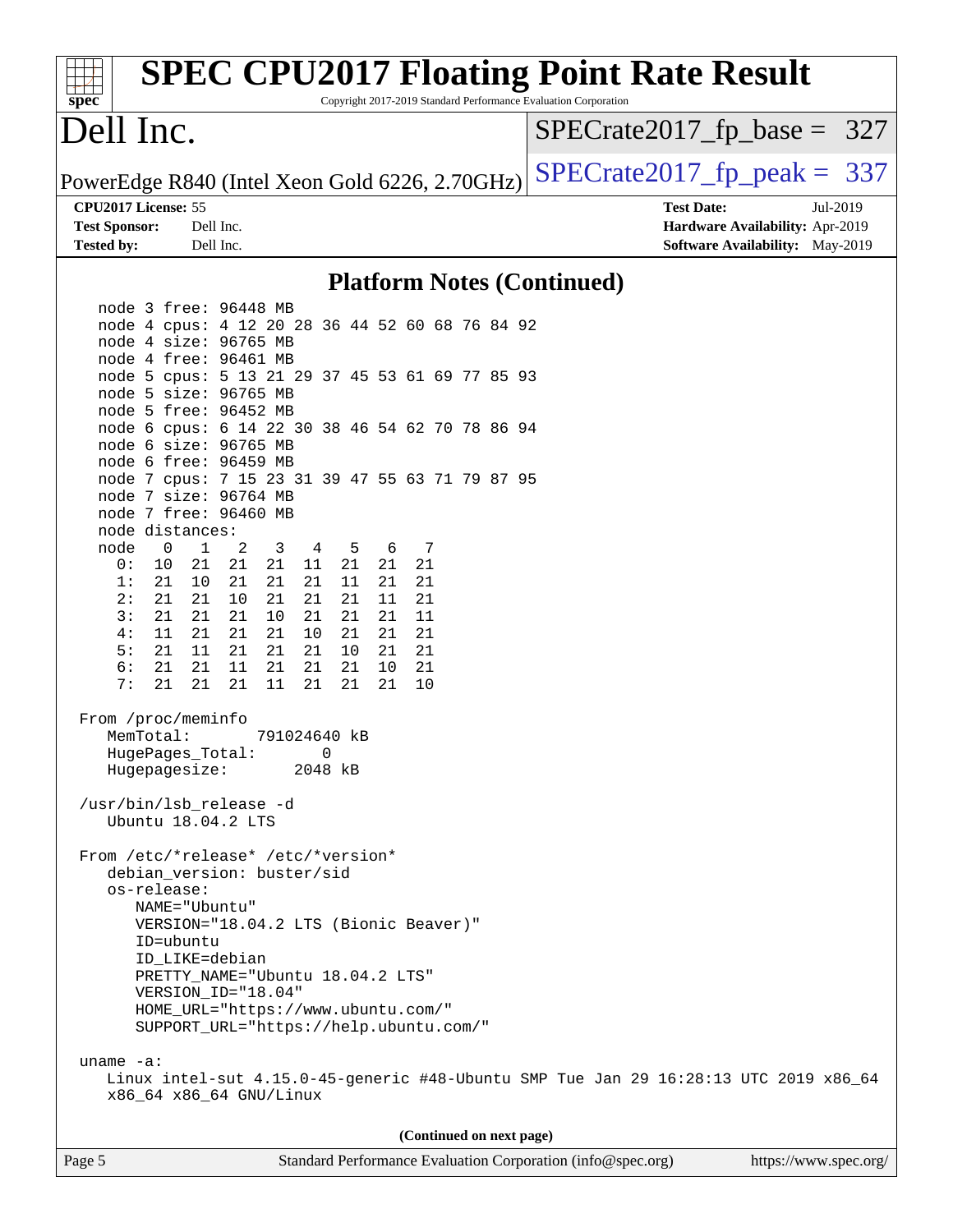| <b>SPEC CPU2017 Floating Point Rate Result</b><br>Copyright 2017-2019 Standard Performance Evaluation Corporation<br>spec <sup>®</sup>                                                                                                                                                                                                                                                                                                                                                 |                                        |  |  |  |  |  |
|----------------------------------------------------------------------------------------------------------------------------------------------------------------------------------------------------------------------------------------------------------------------------------------------------------------------------------------------------------------------------------------------------------------------------------------------------------------------------------------|----------------------------------------|--|--|--|--|--|
| Dell Inc.                                                                                                                                                                                                                                                                                                                                                                                                                                                                              | $SPECrate2017_fp\_base = 327$          |  |  |  |  |  |
| PowerEdge R840 (Intel Xeon Gold 6226, 2.70GHz)                                                                                                                                                                                                                                                                                                                                                                                                                                         | $SPECTate2017$ _fp_peak = 337          |  |  |  |  |  |
| CPU2017 License: 55                                                                                                                                                                                                                                                                                                                                                                                                                                                                    | <b>Test Date:</b><br>Jul-2019          |  |  |  |  |  |
| <b>Test Sponsor:</b><br>Dell Inc.                                                                                                                                                                                                                                                                                                                                                                                                                                                      | Hardware Availability: Apr-2019        |  |  |  |  |  |
| Dell Inc.<br><b>Tested by:</b>                                                                                                                                                                                                                                                                                                                                                                                                                                                         | <b>Software Availability:</b> May-2019 |  |  |  |  |  |
| <b>Platform Notes (Continued)</b>                                                                                                                                                                                                                                                                                                                                                                                                                                                      |                                        |  |  |  |  |  |
| Kernel self-reported vulnerability status:                                                                                                                                                                                                                                                                                                                                                                                                                                             |                                        |  |  |  |  |  |
| CVE-2017-5754 (Meltdown):<br>Not affected<br>CVE-2017-5753 (Spectre variant 1): Mitigation: __user pointer sanitization<br>CVE-2017-5715 (Spectre variant 2): Mitigation: Enhanced IBRS, IBPB                                                                                                                                                                                                                                                                                          |                                        |  |  |  |  |  |
| run-level 5 Jul 9 03:15                                                                                                                                                                                                                                                                                                                                                                                                                                                                |                                        |  |  |  |  |  |
| SPEC is set to: /home/cpu2017<br>Filesystem<br>Type Size Used Avail Use% Mounted on<br>/dev/sda2<br>ext4 439G<br>29G 388G<br>$7\frac{6}{6}$ /                                                                                                                                                                                                                                                                                                                                          |                                        |  |  |  |  |  |
| Additional information from dmidecode follows. WARNING: Use caution when you interpret<br>this section. The 'dmidecode' program reads system data which is "intended to allow<br>hardware to be accurately determined", but the intent may not be met, as there are<br>frequent changes to hardware, firmware, and the "DMTF SMBIOS" standard.<br>BIOS Dell Inc. 2.2.9 05/08/2019<br>Memory:<br>24x 00AD00B300AD HMA84GR7CJR4N-WM 32 GB 2 rank 2933<br>24x Not Specified Not Specified |                                        |  |  |  |  |  |
| (End of data from sysinfo program)                                                                                                                                                                                                                                                                                                                                                                                                                                                     |                                        |  |  |  |  |  |
| <b>Compiler Version Notes</b>                                                                                                                                                                                                                                                                                                                                                                                                                                                          |                                        |  |  |  |  |  |
| 519.1bm_r(base) 538.imagick_r(base, peak) 544.nab_r(base, peak)<br>CC.                                                                                                                                                                                                                                                                                                                                                                                                                 |                                        |  |  |  |  |  |
| Intel(R) C Intel(R) 64 Compiler for applications running on Intel(R) 64,<br>Version 19.0.4.227 Build 20190416                                                                                                                                                                                                                                                                                                                                                                          |                                        |  |  |  |  |  |
| Copyright (C) 1985-2019 Intel Corporation. All rights reserved.<br>-----------------------                                                                                                                                                                                                                                                                                                                                                                                             |                                        |  |  |  |  |  |
| $519.1$ bm_r(peak)<br>CC                                                                                                                                                                                                                                                                                                                                                                                                                                                               |                                        |  |  |  |  |  |
| Intel(R) C Intel(R) 64 Compiler for applications running on Intel(R) 64,<br>Version 19.0.4.227 Build 20190416<br>Copyright (C) 1985-2019 Intel Corporation. All rights reserved.                                                                                                                                                                                                                                                                                                       |                                        |  |  |  |  |  |
| --------------------------------                                                                                                                                                                                                                                                                                                                                                                                                                                                       |                                        |  |  |  |  |  |
| CXXC 508.namd_r(base) 510.parest_r(base, peak)                                                                                                                                                                                                                                                                                                                                                                                                                                         |                                        |  |  |  |  |  |
| Intel(R) $C++$ Intel(R) 64 Compiler for applications running on Intel(R) 64,                                                                                                                                                                                                                                                                                                                                                                                                           |                                        |  |  |  |  |  |
| (Continued on next page)                                                                                                                                                                                                                                                                                                                                                                                                                                                               |                                        |  |  |  |  |  |
| Page 6<br>Standard Performance Evaluation Corporation (info@spec.org)                                                                                                                                                                                                                                                                                                                                                                                                                  | https://www.spec.org/                  |  |  |  |  |  |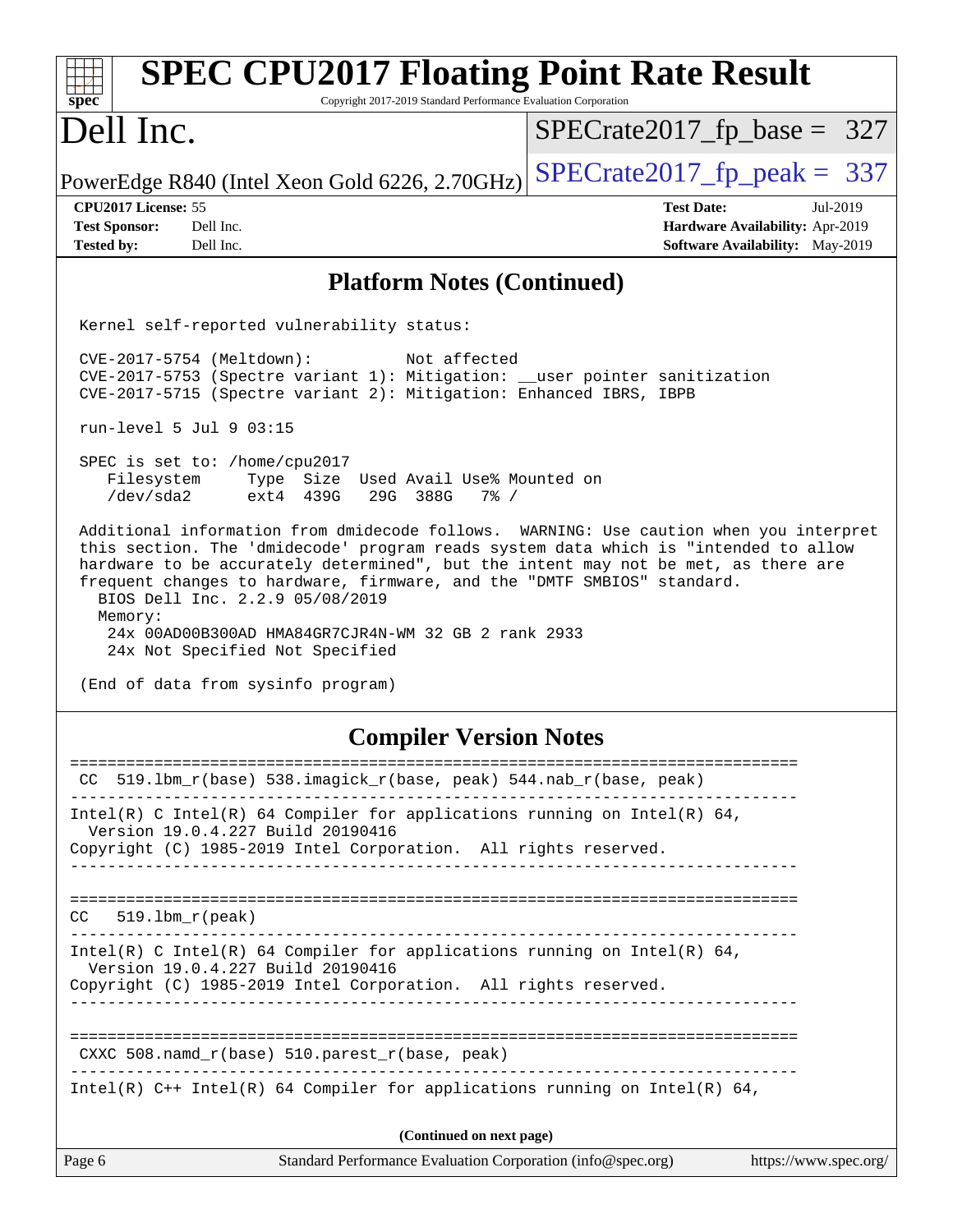| $spec^*$                                                                                                                                                                                                                                                                                                                                                                 | <b>SPEC CPU2017 Floating Point Rate Result</b><br>Copyright 2017-2019 Standard Performance Evaluation Corporation                                                                                                                                                                                                                                                                                                                                                                                                                                                |                                                                                                     |  |  |  |
|--------------------------------------------------------------------------------------------------------------------------------------------------------------------------------------------------------------------------------------------------------------------------------------------------------------------------------------------------------------------------|------------------------------------------------------------------------------------------------------------------------------------------------------------------------------------------------------------------------------------------------------------------------------------------------------------------------------------------------------------------------------------------------------------------------------------------------------------------------------------------------------------------------------------------------------------------|-----------------------------------------------------------------------------------------------------|--|--|--|
| Dell Inc.                                                                                                                                                                                                                                                                                                                                                                |                                                                                                                                                                                                                                                                                                                                                                                                                                                                                                                                                                  | $SPECrate2017_fp\_base = 327$                                                                       |  |  |  |
|                                                                                                                                                                                                                                                                                                                                                                          | PowerEdge R840 (Intel Xeon Gold 6226, 2.70GHz)                                                                                                                                                                                                                                                                                                                                                                                                                                                                                                                   | $SPECrate2017_fp\_peak = 337$                                                                       |  |  |  |
| CPU2017 License: 55<br><b>Test Sponsor:</b><br><b>Tested by:</b>                                                                                                                                                                                                                                                                                                         | Dell Inc.<br>Dell Inc.                                                                                                                                                                                                                                                                                                                                                                                                                                                                                                                                           | <b>Test Date:</b><br>Jul-2019<br>Hardware Availability: Apr-2019<br>Software Availability: May-2019 |  |  |  |
|                                                                                                                                                                                                                                                                                                                                                                          | <b>Compiler Version Notes (Continued)</b>                                                                                                                                                                                                                                                                                                                                                                                                                                                                                                                        |                                                                                                     |  |  |  |
|                                                                                                                                                                                                                                                                                                                                                                          | Version 19.0.4.227 Build 20190416<br>Copyright (C) 1985-2019 Intel Corporation. All rights reserved.<br>__________                                                                                                                                                                                                                                                                                                                                                                                                                                               |                                                                                                     |  |  |  |
| CXXC $508$ . namd $r$ (peak)                                                                                                                                                                                                                                                                                                                                             | -------------------                                                                                                                                                                                                                                                                                                                                                                                                                                                                                                                                              |                                                                                                     |  |  |  |
|                                                                                                                                                                                                                                                                                                                                                                          | Intel(R) $C++$ Intel(R) 64 Compiler for applications running on Intel(R) 64,<br>Version 19.0.4.227 Build 20190416<br>Copyright (C) 1985-2019 Intel Corporation. All rights reserved.                                                                                                                                                                                                                                                                                                                                                                             |                                                                                                     |  |  |  |
|                                                                                                                                                                                                                                                                                                                                                                          | CC 511.povray_r(base) 526.blender_r(base, peak)                                                                                                                                                                                                                                                                                                                                                                                                                                                                                                                  |                                                                                                     |  |  |  |
| Intel(R) $C++$ Intel(R) 64 Compiler for applications running on Intel(R) 64,<br>Version 19.0.4.227 Build 20190416<br>Copyright (C) 1985-2019 Intel Corporation. All rights reserved.<br>Intel(R) C Intel(R) 64 Compiler for applications running on Intel(R) 64,<br>Version 19.0.4.227 Build 20190416<br>Copyright (C) 1985-2019 Intel Corporation. All rights reserved. |                                                                                                                                                                                                                                                                                                                                                                                                                                                                                                                                                                  |                                                                                                     |  |  |  |
| CC.                                                                                                                                                                                                                                                                                                                                                                      | 511.povray_r(peak)                                                                                                                                                                                                                                                                                                                                                                                                                                                                                                                                               |                                                                                                     |  |  |  |
|                                                                                                                                                                                                                                                                                                                                                                          | Intel(R) C++ Intel(R) 64 Compiler for applications running on Intel(R) 64,<br>Version 19.0.4.227 Build 20190416<br>Copyright (C) 1985-2019 Intel Corporation. All rights reserved.<br>Intel(R) C Intel(R) 64 Compiler for applications running on Intel(R) 64,<br>Version 19.0.4.227 Build 20190416<br>Copyright (C) 1985-2019 Intel Corporation. All rights reserved.                                                                                                                                                                                           |                                                                                                     |  |  |  |
|                                                                                                                                                                                                                                                                                                                                                                          | FC 507.cactuBSSN_r(base, peak)                                                                                                                                                                                                                                                                                                                                                                                                                                                                                                                                   |                                                                                                     |  |  |  |
|                                                                                                                                                                                                                                                                                                                                                                          | Intel(R) C++ Intel(R) 64 Compiler for applications running on Intel(R) 64,<br>Version 19.0.4.227 Build 20190416<br>Copyright (C) 1985-2019 Intel Corporation. All rights reserved.<br>Intel(R) C Intel(R) 64 Compiler for applications running on Intel(R) 64,<br>Version 19.0.4.227 Build 20190416<br>Copyright (C) 1985-2019 Intel Corporation. All rights reserved.<br>Intel(R) Fortran Intel(R) 64 Compiler for applications running on Intel(R)<br>64, Version 19.0.4.227 Build 20190416<br>Copyright (C) 1985-2019 Intel Corporation. All rights reserved. |                                                                                                     |  |  |  |
|                                                                                                                                                                                                                                                                                                                                                                          | (Continued on next page)                                                                                                                                                                                                                                                                                                                                                                                                                                                                                                                                         |                                                                                                     |  |  |  |
| Page 7                                                                                                                                                                                                                                                                                                                                                                   | Standard Performance Evaluation Corporation (info@spec.org)                                                                                                                                                                                                                                                                                                                                                                                                                                                                                                      | https://www.spec.org/                                                                               |  |  |  |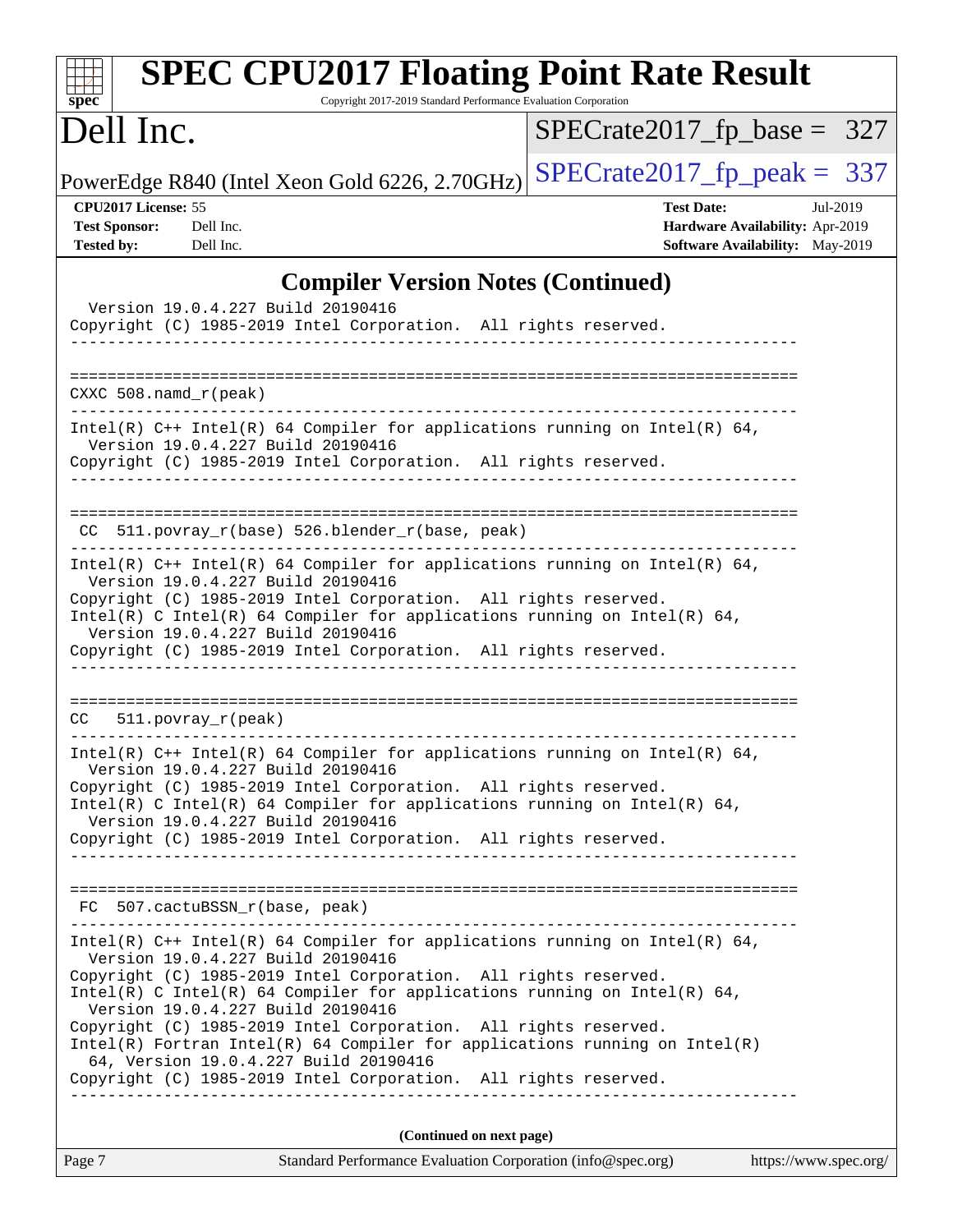| Copyright 2017-2019 Standard Performance Evaluation Corporation<br>$spec^*$<br>Dell Inc.                                                                                                 | $SPECrate2017_fp\_base = 327$                                                                              |
|------------------------------------------------------------------------------------------------------------------------------------------------------------------------------------------|------------------------------------------------------------------------------------------------------------|
|                                                                                                                                                                                          |                                                                                                            |
| PowerEdge R840 (Intel Xeon Gold 6226, 2.70GHz)                                                                                                                                           | $SPECrate2017_fp\_peak = 337$                                                                              |
| CPU2017 License: 55<br><b>Test Sponsor:</b><br>Dell Inc.<br><b>Tested by:</b><br>Dell Inc.                                                                                               | <b>Test Date:</b><br>Jul-2019<br>Hardware Availability: Apr-2019<br><b>Software Availability:</b> May-2019 |
| <b>Compiler Version Notes (Continued)</b>                                                                                                                                                |                                                                                                            |
| FC 503.bwaves_r(base, peak) 549.fotonik3d_r(base, peak) 554.roms_r(base)                                                                                                                 |                                                                                                            |
| $Intel(R)$ Fortran Intel(R) 64 Compiler for applications running on Intel(R)<br>64, Version 19.0.4.227 Build 20190416<br>Copyright (C) 1985-2019 Intel Corporation. All rights reserved. |                                                                                                            |
| -------------                                                                                                                                                                            |                                                                                                            |
| $FC$ 554. roms $r$ (peak)                                                                                                                                                                |                                                                                                            |
| $Intel(R)$ Fortran Intel(R) 64 Compiler for applications running on Intel(R)<br>64, Version 19.0.4.227 Build 20190416<br>Copyright (C) 1985-2019 Intel Corporation. All rights reserved. |                                                                                                            |
|                                                                                                                                                                                          |                                                                                                            |
| $CC$ 521.wrf_r(base) 527.cam4_r(base)                                                                                                                                                    |                                                                                                            |
| $Intel(R)$ Fortran Intel(R) 64 Compiler for applications running on Intel(R)<br>64, Version 19.0.4.227 Build 20190416                                                                    |                                                                                                            |
| Copyright (C) 1985-2019 Intel Corporation. All rights reserved.<br>Intel(R) C Intel(R) 64 Compiler for applications running on Intel(R) 64,<br>Version 19.0.4.227 Build 20190416         |                                                                                                            |
| Copyright (C) 1985-2019 Intel Corporation. All rights reserved.                                                                                                                          |                                                                                                            |
| $521.wrf_r(peak) 527.cam4_r(peak)$<br>CC.                                                                                                                                                |                                                                                                            |
| $Intel(R)$ Fortran Intel(R) 64 Compiler for applications running on Intel(R)<br>64, Version 19.0.4.227 Build 20190416<br>Copyright (C) 1985-2019 Intel Corporation. All rights reserved. |                                                                                                            |
| Intel(R) C Intel(R) 64 Compiler for applications running on Intel(R) 64,<br>Version 19.0.4.227 Build 20190416<br>Copyright (C) 1985-2019 Intel Corporation. All rights reserved.         |                                                                                                            |
| ---------------------                                                                                                                                                                    |                                                                                                            |

[C benchmarks](http://www.spec.org/auto/cpu2017/Docs/result-fields.html#Cbenchmarks): [icc -m64 -std=c11](http://www.spec.org/cpu2017/results/res2019q3/cpu2017-20190722-16266.flags.html#user_CCbase_intel_icc_64bit_c11_33ee0cdaae7deeeab2a9725423ba97205ce30f63b9926c2519791662299b76a0318f32ddfffdc46587804de3178b4f9328c46fa7c2b0cd779d7a61945c91cd35)

[C++ benchmarks:](http://www.spec.org/auto/cpu2017/Docs/result-fields.html#CXXbenchmarks) [icpc -m64](http://www.spec.org/cpu2017/results/res2019q3/cpu2017-20190722-16266.flags.html#user_CXXbase_intel_icpc_64bit_4ecb2543ae3f1412ef961e0650ca070fec7b7afdcd6ed48761b84423119d1bf6bdf5cad15b44d48e7256388bc77273b966e5eb805aefd121eb22e9299b2ec9d9)

**(Continued on next page)**

Page 8 Standard Performance Evaluation Corporation [\(info@spec.org\)](mailto:info@spec.org) <https://www.spec.org/>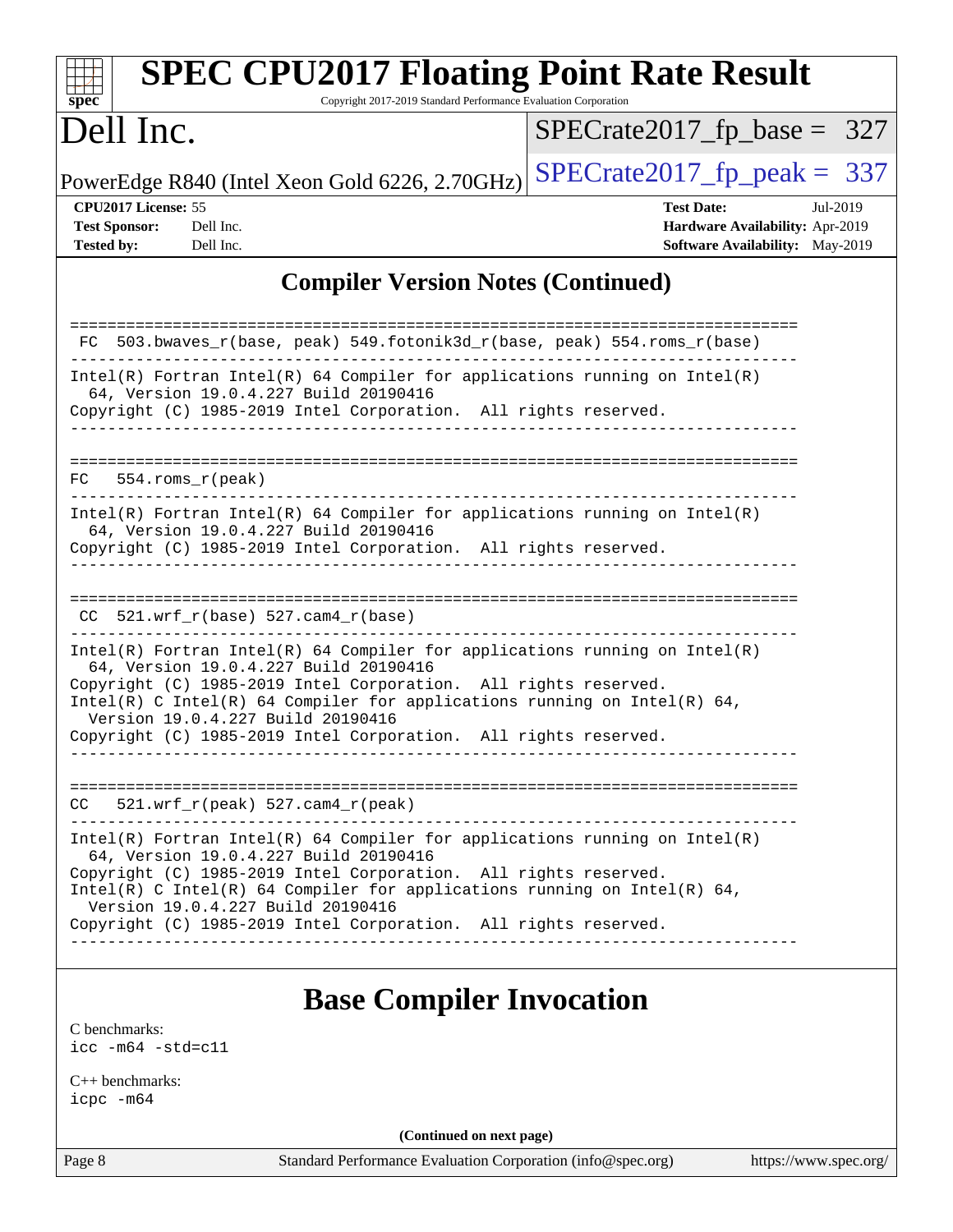#### **[spec](http://www.spec.org/) [SPEC CPU2017 Floating Point Rate Result](http://www.spec.org/auto/cpu2017/Docs/result-fields.html#SPECCPU2017FloatingPointRateResult)** Copyright 2017-2019 Standard Performance Evaluation Corporation Dell Inc. PowerEdge R840 (Intel Xeon Gold 6226, 2.70GHz)  $\text{SPECrate}2017\_fp\_peak = 337$ [SPECrate2017\\_fp\\_base =](http://www.spec.org/auto/cpu2017/Docs/result-fields.html#SPECrate2017fpbase) 327 **[CPU2017 License:](http://www.spec.org/auto/cpu2017/Docs/result-fields.html#CPU2017License)** 55 **[Test Date:](http://www.spec.org/auto/cpu2017/Docs/result-fields.html#TestDate)** Jul-2019 **[Test Sponsor:](http://www.spec.org/auto/cpu2017/Docs/result-fields.html#TestSponsor)** Dell Inc. **[Hardware Availability:](http://www.spec.org/auto/cpu2017/Docs/result-fields.html#HardwareAvailability)** Apr-2019 **[Tested by:](http://www.spec.org/auto/cpu2017/Docs/result-fields.html#Testedby)** Dell Inc. Dell Inc. **[Software Availability:](http://www.spec.org/auto/cpu2017/Docs/result-fields.html#SoftwareAvailability)** May-2019

# **[Base Compiler Invocation \(Continued\)](http://www.spec.org/auto/cpu2017/Docs/result-fields.html#BaseCompilerInvocation)**

[Fortran benchmarks](http://www.spec.org/auto/cpu2017/Docs/result-fields.html#Fortranbenchmarks): [ifort -m64](http://www.spec.org/cpu2017/results/res2019q3/cpu2017-20190722-16266.flags.html#user_FCbase_intel_ifort_64bit_24f2bb282fbaeffd6157abe4f878425411749daecae9a33200eee2bee2fe76f3b89351d69a8130dd5949958ce389cf37ff59a95e7a40d588e8d3a57e0c3fd751)

[Benchmarks using both Fortran and C](http://www.spec.org/auto/cpu2017/Docs/result-fields.html#BenchmarksusingbothFortranandC): [ifort -m64](http://www.spec.org/cpu2017/results/res2019q3/cpu2017-20190722-16266.flags.html#user_CC_FCbase_intel_ifort_64bit_24f2bb282fbaeffd6157abe4f878425411749daecae9a33200eee2bee2fe76f3b89351d69a8130dd5949958ce389cf37ff59a95e7a40d588e8d3a57e0c3fd751) [icc -m64 -std=c11](http://www.spec.org/cpu2017/results/res2019q3/cpu2017-20190722-16266.flags.html#user_CC_FCbase_intel_icc_64bit_c11_33ee0cdaae7deeeab2a9725423ba97205ce30f63b9926c2519791662299b76a0318f32ddfffdc46587804de3178b4f9328c46fa7c2b0cd779d7a61945c91cd35)

[Benchmarks using both C and C++](http://www.spec.org/auto/cpu2017/Docs/result-fields.html#BenchmarksusingbothCandCXX): [icpc -m64](http://www.spec.org/cpu2017/results/res2019q3/cpu2017-20190722-16266.flags.html#user_CC_CXXbase_intel_icpc_64bit_4ecb2543ae3f1412ef961e0650ca070fec7b7afdcd6ed48761b84423119d1bf6bdf5cad15b44d48e7256388bc77273b966e5eb805aefd121eb22e9299b2ec9d9) [icc -m64 -std=c11](http://www.spec.org/cpu2017/results/res2019q3/cpu2017-20190722-16266.flags.html#user_CC_CXXbase_intel_icc_64bit_c11_33ee0cdaae7deeeab2a9725423ba97205ce30f63b9926c2519791662299b76a0318f32ddfffdc46587804de3178b4f9328c46fa7c2b0cd779d7a61945c91cd35)

[Benchmarks using Fortran, C, and C++:](http://www.spec.org/auto/cpu2017/Docs/result-fields.html#BenchmarksusingFortranCandCXX) [icpc -m64](http://www.spec.org/cpu2017/results/res2019q3/cpu2017-20190722-16266.flags.html#user_CC_CXX_FCbase_intel_icpc_64bit_4ecb2543ae3f1412ef961e0650ca070fec7b7afdcd6ed48761b84423119d1bf6bdf5cad15b44d48e7256388bc77273b966e5eb805aefd121eb22e9299b2ec9d9) [icc -m64 -std=c11](http://www.spec.org/cpu2017/results/res2019q3/cpu2017-20190722-16266.flags.html#user_CC_CXX_FCbase_intel_icc_64bit_c11_33ee0cdaae7deeeab2a9725423ba97205ce30f63b9926c2519791662299b76a0318f32ddfffdc46587804de3178b4f9328c46fa7c2b0cd779d7a61945c91cd35) [ifort -m64](http://www.spec.org/cpu2017/results/res2019q3/cpu2017-20190722-16266.flags.html#user_CC_CXX_FCbase_intel_ifort_64bit_24f2bb282fbaeffd6157abe4f878425411749daecae9a33200eee2bee2fe76f3b89351d69a8130dd5949958ce389cf37ff59a95e7a40d588e8d3a57e0c3fd751)

## **[Base Portability Flags](http://www.spec.org/auto/cpu2017/Docs/result-fields.html#BasePortabilityFlags)**

 503.bwaves\_r: [-DSPEC\\_LP64](http://www.spec.org/cpu2017/results/res2019q3/cpu2017-20190722-16266.flags.html#suite_basePORTABILITY503_bwaves_r_DSPEC_LP64) 507.cactuBSSN\_r: [-DSPEC\\_LP64](http://www.spec.org/cpu2017/results/res2019q3/cpu2017-20190722-16266.flags.html#suite_basePORTABILITY507_cactuBSSN_r_DSPEC_LP64) 508.namd\_r: [-DSPEC\\_LP64](http://www.spec.org/cpu2017/results/res2019q3/cpu2017-20190722-16266.flags.html#suite_basePORTABILITY508_namd_r_DSPEC_LP64) 510.parest\_r: [-DSPEC\\_LP64](http://www.spec.org/cpu2017/results/res2019q3/cpu2017-20190722-16266.flags.html#suite_basePORTABILITY510_parest_r_DSPEC_LP64) 511.povray\_r: [-DSPEC\\_LP64](http://www.spec.org/cpu2017/results/res2019q3/cpu2017-20190722-16266.flags.html#suite_basePORTABILITY511_povray_r_DSPEC_LP64) 519.lbm\_r: [-DSPEC\\_LP64](http://www.spec.org/cpu2017/results/res2019q3/cpu2017-20190722-16266.flags.html#suite_basePORTABILITY519_lbm_r_DSPEC_LP64) 521.wrf\_r: [-DSPEC\\_LP64](http://www.spec.org/cpu2017/results/res2019q3/cpu2017-20190722-16266.flags.html#suite_basePORTABILITY521_wrf_r_DSPEC_LP64) [-DSPEC\\_CASE\\_FLAG](http://www.spec.org/cpu2017/results/res2019q3/cpu2017-20190722-16266.flags.html#b521.wrf_r_baseCPORTABILITY_DSPEC_CASE_FLAG) [-convert big\\_endian](http://www.spec.org/cpu2017/results/res2019q3/cpu2017-20190722-16266.flags.html#user_baseFPORTABILITY521_wrf_r_convert_big_endian_c3194028bc08c63ac5d04de18c48ce6d347e4e562e8892b8bdbdc0214820426deb8554edfa529a3fb25a586e65a3d812c835984020483e7e73212c4d31a38223) 526.blender\_r: [-DSPEC\\_LP64](http://www.spec.org/cpu2017/results/res2019q3/cpu2017-20190722-16266.flags.html#suite_basePORTABILITY526_blender_r_DSPEC_LP64) [-DSPEC\\_LINUX](http://www.spec.org/cpu2017/results/res2019q3/cpu2017-20190722-16266.flags.html#b526.blender_r_baseCPORTABILITY_DSPEC_LINUX) [-funsigned-char](http://www.spec.org/cpu2017/results/res2019q3/cpu2017-20190722-16266.flags.html#user_baseCPORTABILITY526_blender_r_force_uchar_40c60f00ab013830e2dd6774aeded3ff59883ba5a1fc5fc14077f794d777847726e2a5858cbc7672e36e1b067e7e5c1d9a74f7176df07886a243d7cc18edfe67) 527.cam4\_r: [-DSPEC\\_LP64](http://www.spec.org/cpu2017/results/res2019q3/cpu2017-20190722-16266.flags.html#suite_basePORTABILITY527_cam4_r_DSPEC_LP64) [-DSPEC\\_CASE\\_FLAG](http://www.spec.org/cpu2017/results/res2019q3/cpu2017-20190722-16266.flags.html#b527.cam4_r_baseCPORTABILITY_DSPEC_CASE_FLAG) 538.imagick\_r: [-DSPEC\\_LP64](http://www.spec.org/cpu2017/results/res2019q3/cpu2017-20190722-16266.flags.html#suite_basePORTABILITY538_imagick_r_DSPEC_LP64) 544.nab\_r: [-DSPEC\\_LP64](http://www.spec.org/cpu2017/results/res2019q3/cpu2017-20190722-16266.flags.html#suite_basePORTABILITY544_nab_r_DSPEC_LP64) 549.fotonik3d\_r: [-DSPEC\\_LP64](http://www.spec.org/cpu2017/results/res2019q3/cpu2017-20190722-16266.flags.html#suite_basePORTABILITY549_fotonik3d_r_DSPEC_LP64) 554.roms\_r: [-DSPEC\\_LP64](http://www.spec.org/cpu2017/results/res2019q3/cpu2017-20190722-16266.flags.html#suite_basePORTABILITY554_roms_r_DSPEC_LP64)

## **[Base Optimization Flags](http://www.spec.org/auto/cpu2017/Docs/result-fields.html#BaseOptimizationFlags)**

[C benchmarks](http://www.spec.org/auto/cpu2017/Docs/result-fields.html#Cbenchmarks):

[-xCORE-AVX2](http://www.spec.org/cpu2017/results/res2019q3/cpu2017-20190722-16266.flags.html#user_CCbase_f-xCORE-AVX2) [-ipo](http://www.spec.org/cpu2017/results/res2019q3/cpu2017-20190722-16266.flags.html#user_CCbase_f-ipo) [-O3](http://www.spec.org/cpu2017/results/res2019q3/cpu2017-20190722-16266.flags.html#user_CCbase_f-O3) [-no-prec-div](http://www.spec.org/cpu2017/results/res2019q3/cpu2017-20190722-16266.flags.html#user_CCbase_f-no-prec-div) [-qopt-prefetch](http://www.spec.org/cpu2017/results/res2019q3/cpu2017-20190722-16266.flags.html#user_CCbase_f-qopt-prefetch) [-ffinite-math-only](http://www.spec.org/cpu2017/results/res2019q3/cpu2017-20190722-16266.flags.html#user_CCbase_f_finite_math_only_cb91587bd2077682c4b38af759c288ed7c732db004271a9512da14a4f8007909a5f1427ecbf1a0fb78ff2a814402c6114ac565ca162485bbcae155b5e4258871) [-qopt-mem-layout-trans=4](http://www.spec.org/cpu2017/results/res2019q3/cpu2017-20190722-16266.flags.html#user_CCbase_f-qopt-mem-layout-trans_fa39e755916c150a61361b7846f310bcdf6f04e385ef281cadf3647acec3f0ae266d1a1d22d972a7087a248fd4e6ca390a3634700869573d231a252c784941a8) [C++ benchmarks:](http://www.spec.org/auto/cpu2017/Docs/result-fields.html#CXXbenchmarks) [-xCORE-AVX2](http://www.spec.org/cpu2017/results/res2019q3/cpu2017-20190722-16266.flags.html#user_CXXbase_f-xCORE-AVX2) [-ipo](http://www.spec.org/cpu2017/results/res2019q3/cpu2017-20190722-16266.flags.html#user_CXXbase_f-ipo) [-O3](http://www.spec.org/cpu2017/results/res2019q3/cpu2017-20190722-16266.flags.html#user_CXXbase_f-O3) [-no-prec-div](http://www.spec.org/cpu2017/results/res2019q3/cpu2017-20190722-16266.flags.html#user_CXXbase_f-no-prec-div) [-qopt-prefetch](http://www.spec.org/cpu2017/results/res2019q3/cpu2017-20190722-16266.flags.html#user_CXXbase_f-qopt-prefetch) [-ffinite-math-only](http://www.spec.org/cpu2017/results/res2019q3/cpu2017-20190722-16266.flags.html#user_CXXbase_f_finite_math_only_cb91587bd2077682c4b38af759c288ed7c732db004271a9512da14a4f8007909a5f1427ecbf1a0fb78ff2a814402c6114ac565ca162485bbcae155b5e4258871) [-qopt-mem-layout-trans=4](http://www.spec.org/cpu2017/results/res2019q3/cpu2017-20190722-16266.flags.html#user_CXXbase_f-qopt-mem-layout-trans_fa39e755916c150a61361b7846f310bcdf6f04e385ef281cadf3647acec3f0ae266d1a1d22d972a7087a248fd4e6ca390a3634700869573d231a252c784941a8) [Fortran benchmarks](http://www.spec.org/auto/cpu2017/Docs/result-fields.html#Fortranbenchmarks): [-xCORE-AVX2](http://www.spec.org/cpu2017/results/res2019q3/cpu2017-20190722-16266.flags.html#user_FCbase_f-xCORE-AVX2) [-ipo](http://www.spec.org/cpu2017/results/res2019q3/cpu2017-20190722-16266.flags.html#user_FCbase_f-ipo) [-O3](http://www.spec.org/cpu2017/results/res2019q3/cpu2017-20190722-16266.flags.html#user_FCbase_f-O3) [-no-prec-div](http://www.spec.org/cpu2017/results/res2019q3/cpu2017-20190722-16266.flags.html#user_FCbase_f-no-prec-div) [-qopt-prefetch](http://www.spec.org/cpu2017/results/res2019q3/cpu2017-20190722-16266.flags.html#user_FCbase_f-qopt-prefetch) [-ffinite-math-only](http://www.spec.org/cpu2017/results/res2019q3/cpu2017-20190722-16266.flags.html#user_FCbase_f_finite_math_only_cb91587bd2077682c4b38af759c288ed7c732db004271a9512da14a4f8007909a5f1427ecbf1a0fb78ff2a814402c6114ac565ca162485bbcae155b5e4258871)

**(Continued on next page)**

| Page 9 | Standard Performance Evaluation Corporation (info@spec.org) | https://www.spec.org/ |
|--------|-------------------------------------------------------------|-----------------------|
|--------|-------------------------------------------------------------|-----------------------|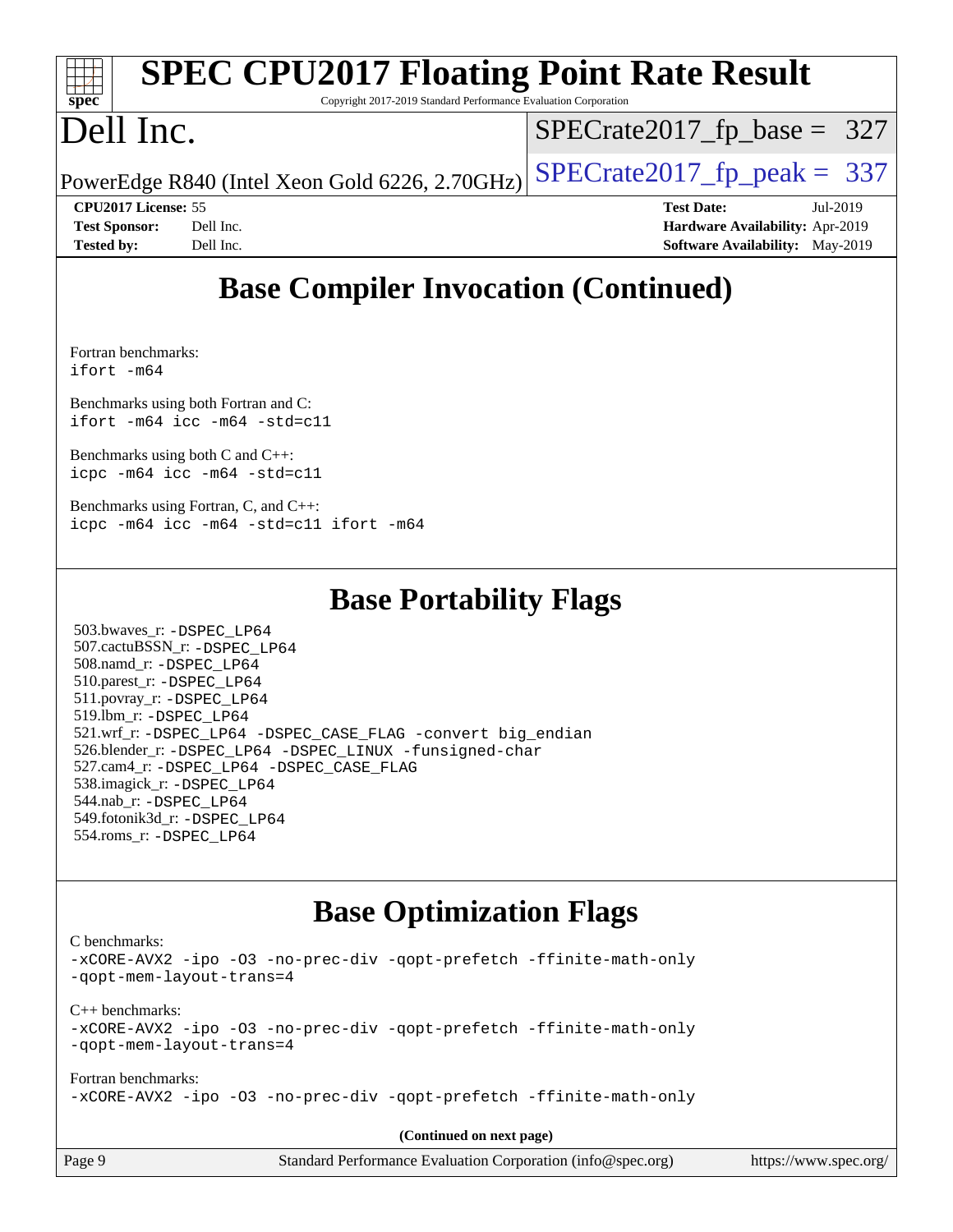| spec <sup>®</sup>                                                                                                                                                                           | <b>SPEC CPU2017 Floating Point Rate Result</b><br>Copyright 2017-2019 Standard Performance Evaluation Corporation |                                        |  |  |  |  |  |  |
|---------------------------------------------------------------------------------------------------------------------------------------------------------------------------------------------|-------------------------------------------------------------------------------------------------------------------|----------------------------------------|--|--|--|--|--|--|
| Dell Inc.                                                                                                                                                                                   |                                                                                                                   | $SPECrate2017_fp\_base = 327$          |  |  |  |  |  |  |
|                                                                                                                                                                                             | PowerEdge R840 (Intel Xeon Gold 6226, 2.70GHz)                                                                    | $SPECrate2017fp peak = 337$            |  |  |  |  |  |  |
| <b>CPU2017 License: 55</b>                                                                                                                                                                  |                                                                                                                   | <b>Test Date:</b><br>Jul-2019          |  |  |  |  |  |  |
| <b>Test Sponsor:</b>                                                                                                                                                                        | Dell Inc.                                                                                                         | <b>Hardware Availability: Apr-2019</b> |  |  |  |  |  |  |
| <b>Tested by:</b>                                                                                                                                                                           | Dell Inc.                                                                                                         | <b>Software Availability:</b> May-2019 |  |  |  |  |  |  |
|                                                                                                                                                                                             | <b>Base Optimization Flags (Continued)</b>                                                                        |                                        |  |  |  |  |  |  |
| Fortran benchmarks (continued):                                                                                                                                                             |                                                                                                                   |                                        |  |  |  |  |  |  |
| -gopt-mem-layout-trans=4 -auto -nostandard-realloc-lhs<br>-align array32byte                                                                                                                |                                                                                                                   |                                        |  |  |  |  |  |  |
| Benchmarks using both Fortran and C:<br>-xCORE-AVX2 -ipo -03 -no-prec-div -qopt-prefetch -ffinite-math-only<br>-gopt-mem-layout-trans=4 -auto -nostandard-realloc-lhs<br>-align array32byte |                                                                                                                   |                                        |  |  |  |  |  |  |
|                                                                                                                                                                                             |                                                                                                                   |                                        |  |  |  |  |  |  |

[Benchmarks using both C and C++](http://www.spec.org/auto/cpu2017/Docs/result-fields.html#BenchmarksusingbothCandCXX): [-xCORE-AVX2](http://www.spec.org/cpu2017/results/res2019q3/cpu2017-20190722-16266.flags.html#user_CC_CXXbase_f-xCORE-AVX2) [-ipo](http://www.spec.org/cpu2017/results/res2019q3/cpu2017-20190722-16266.flags.html#user_CC_CXXbase_f-ipo) [-O3](http://www.spec.org/cpu2017/results/res2019q3/cpu2017-20190722-16266.flags.html#user_CC_CXXbase_f-O3) [-no-prec-div](http://www.spec.org/cpu2017/results/res2019q3/cpu2017-20190722-16266.flags.html#user_CC_CXXbase_f-no-prec-div) [-qopt-prefetch](http://www.spec.org/cpu2017/results/res2019q3/cpu2017-20190722-16266.flags.html#user_CC_CXXbase_f-qopt-prefetch) [-ffinite-math-only](http://www.spec.org/cpu2017/results/res2019q3/cpu2017-20190722-16266.flags.html#user_CC_CXXbase_f_finite_math_only_cb91587bd2077682c4b38af759c288ed7c732db004271a9512da14a4f8007909a5f1427ecbf1a0fb78ff2a814402c6114ac565ca162485bbcae155b5e4258871) [-qopt-mem-layout-trans=4](http://www.spec.org/cpu2017/results/res2019q3/cpu2017-20190722-16266.flags.html#user_CC_CXXbase_f-qopt-mem-layout-trans_fa39e755916c150a61361b7846f310bcdf6f04e385ef281cadf3647acec3f0ae266d1a1d22d972a7087a248fd4e6ca390a3634700869573d231a252c784941a8)

#### [Benchmarks using Fortran, C, and C++:](http://www.spec.org/auto/cpu2017/Docs/result-fields.html#BenchmarksusingFortranCandCXX)

[-xCORE-AVX2](http://www.spec.org/cpu2017/results/res2019q3/cpu2017-20190722-16266.flags.html#user_CC_CXX_FCbase_f-xCORE-AVX2) [-ipo](http://www.spec.org/cpu2017/results/res2019q3/cpu2017-20190722-16266.flags.html#user_CC_CXX_FCbase_f-ipo) [-O3](http://www.spec.org/cpu2017/results/res2019q3/cpu2017-20190722-16266.flags.html#user_CC_CXX_FCbase_f-O3) [-no-prec-div](http://www.spec.org/cpu2017/results/res2019q3/cpu2017-20190722-16266.flags.html#user_CC_CXX_FCbase_f-no-prec-div) [-qopt-prefetch](http://www.spec.org/cpu2017/results/res2019q3/cpu2017-20190722-16266.flags.html#user_CC_CXX_FCbase_f-qopt-prefetch) [-ffinite-math-only](http://www.spec.org/cpu2017/results/res2019q3/cpu2017-20190722-16266.flags.html#user_CC_CXX_FCbase_f_finite_math_only_cb91587bd2077682c4b38af759c288ed7c732db004271a9512da14a4f8007909a5f1427ecbf1a0fb78ff2a814402c6114ac565ca162485bbcae155b5e4258871) [-qopt-mem-layout-trans=4](http://www.spec.org/cpu2017/results/res2019q3/cpu2017-20190722-16266.flags.html#user_CC_CXX_FCbase_f-qopt-mem-layout-trans_fa39e755916c150a61361b7846f310bcdf6f04e385ef281cadf3647acec3f0ae266d1a1d22d972a7087a248fd4e6ca390a3634700869573d231a252c784941a8) [-auto](http://www.spec.org/cpu2017/results/res2019q3/cpu2017-20190722-16266.flags.html#user_CC_CXX_FCbase_f-auto) [-nostandard-realloc-lhs](http://www.spec.org/cpu2017/results/res2019q3/cpu2017-20190722-16266.flags.html#user_CC_CXX_FCbase_f_2003_std_realloc_82b4557e90729c0f113870c07e44d33d6f5a304b4f63d4c15d2d0f1fab99f5daaed73bdb9275d9ae411527f28b936061aa8b9c8f2d63842963b95c9dd6426b8a) [-align array32byte](http://www.spec.org/cpu2017/results/res2019q3/cpu2017-20190722-16266.flags.html#user_CC_CXX_FCbase_align_array32byte_b982fe038af199962ba9a80c053b8342c548c85b40b8e86eb3cc33dee0d7986a4af373ac2d51c3f7cf710a18d62fdce2948f201cd044323541f22fc0fffc51b6)

### **[Peak Compiler Invocation](http://www.spec.org/auto/cpu2017/Docs/result-fields.html#PeakCompilerInvocation)**

[C benchmarks](http://www.spec.org/auto/cpu2017/Docs/result-fields.html#Cbenchmarks): [icc -m64 -std=c11](http://www.spec.org/cpu2017/results/res2019q3/cpu2017-20190722-16266.flags.html#user_CCpeak_intel_icc_64bit_c11_33ee0cdaae7deeeab2a9725423ba97205ce30f63b9926c2519791662299b76a0318f32ddfffdc46587804de3178b4f9328c46fa7c2b0cd779d7a61945c91cd35)

[C++ benchmarks:](http://www.spec.org/auto/cpu2017/Docs/result-fields.html#CXXbenchmarks) [icpc -m64](http://www.spec.org/cpu2017/results/res2019q3/cpu2017-20190722-16266.flags.html#user_CXXpeak_intel_icpc_64bit_4ecb2543ae3f1412ef961e0650ca070fec7b7afdcd6ed48761b84423119d1bf6bdf5cad15b44d48e7256388bc77273b966e5eb805aefd121eb22e9299b2ec9d9)

[Fortran benchmarks](http://www.spec.org/auto/cpu2017/Docs/result-fields.html#Fortranbenchmarks): [ifort -m64](http://www.spec.org/cpu2017/results/res2019q3/cpu2017-20190722-16266.flags.html#user_FCpeak_intel_ifort_64bit_24f2bb282fbaeffd6157abe4f878425411749daecae9a33200eee2bee2fe76f3b89351d69a8130dd5949958ce389cf37ff59a95e7a40d588e8d3a57e0c3fd751)

[Benchmarks using both Fortran and C](http://www.spec.org/auto/cpu2017/Docs/result-fields.html#BenchmarksusingbothFortranandC): [ifort -m64](http://www.spec.org/cpu2017/results/res2019q3/cpu2017-20190722-16266.flags.html#user_CC_FCpeak_intel_ifort_64bit_24f2bb282fbaeffd6157abe4f878425411749daecae9a33200eee2bee2fe76f3b89351d69a8130dd5949958ce389cf37ff59a95e7a40d588e8d3a57e0c3fd751) [icc -m64 -std=c11](http://www.spec.org/cpu2017/results/res2019q3/cpu2017-20190722-16266.flags.html#user_CC_FCpeak_intel_icc_64bit_c11_33ee0cdaae7deeeab2a9725423ba97205ce30f63b9926c2519791662299b76a0318f32ddfffdc46587804de3178b4f9328c46fa7c2b0cd779d7a61945c91cd35)

[Benchmarks using both C and C++](http://www.spec.org/auto/cpu2017/Docs/result-fields.html#BenchmarksusingbothCandCXX): [icpc -m64](http://www.spec.org/cpu2017/results/res2019q3/cpu2017-20190722-16266.flags.html#user_CC_CXXpeak_intel_icpc_64bit_4ecb2543ae3f1412ef961e0650ca070fec7b7afdcd6ed48761b84423119d1bf6bdf5cad15b44d48e7256388bc77273b966e5eb805aefd121eb22e9299b2ec9d9) [icc -m64 -std=c11](http://www.spec.org/cpu2017/results/res2019q3/cpu2017-20190722-16266.flags.html#user_CC_CXXpeak_intel_icc_64bit_c11_33ee0cdaae7deeeab2a9725423ba97205ce30f63b9926c2519791662299b76a0318f32ddfffdc46587804de3178b4f9328c46fa7c2b0cd779d7a61945c91cd35)

[Benchmarks using Fortran, C, and C++:](http://www.spec.org/auto/cpu2017/Docs/result-fields.html#BenchmarksusingFortranCandCXX) [icpc -m64](http://www.spec.org/cpu2017/results/res2019q3/cpu2017-20190722-16266.flags.html#user_CC_CXX_FCpeak_intel_icpc_64bit_4ecb2543ae3f1412ef961e0650ca070fec7b7afdcd6ed48761b84423119d1bf6bdf5cad15b44d48e7256388bc77273b966e5eb805aefd121eb22e9299b2ec9d9) [icc -m64 -std=c11](http://www.spec.org/cpu2017/results/res2019q3/cpu2017-20190722-16266.flags.html#user_CC_CXX_FCpeak_intel_icc_64bit_c11_33ee0cdaae7deeeab2a9725423ba97205ce30f63b9926c2519791662299b76a0318f32ddfffdc46587804de3178b4f9328c46fa7c2b0cd779d7a61945c91cd35) [ifort -m64](http://www.spec.org/cpu2017/results/res2019q3/cpu2017-20190722-16266.flags.html#user_CC_CXX_FCpeak_intel_ifort_64bit_24f2bb282fbaeffd6157abe4f878425411749daecae9a33200eee2bee2fe76f3b89351d69a8130dd5949958ce389cf37ff59a95e7a40d588e8d3a57e0c3fd751)

### **[Peak Portability Flags](http://www.spec.org/auto/cpu2017/Docs/result-fields.html#PeakPortabilityFlags)**

Same as Base Portability Flags

Page 10 Standard Performance Evaluation Corporation [\(info@spec.org\)](mailto:info@spec.org) <https://www.spec.org/>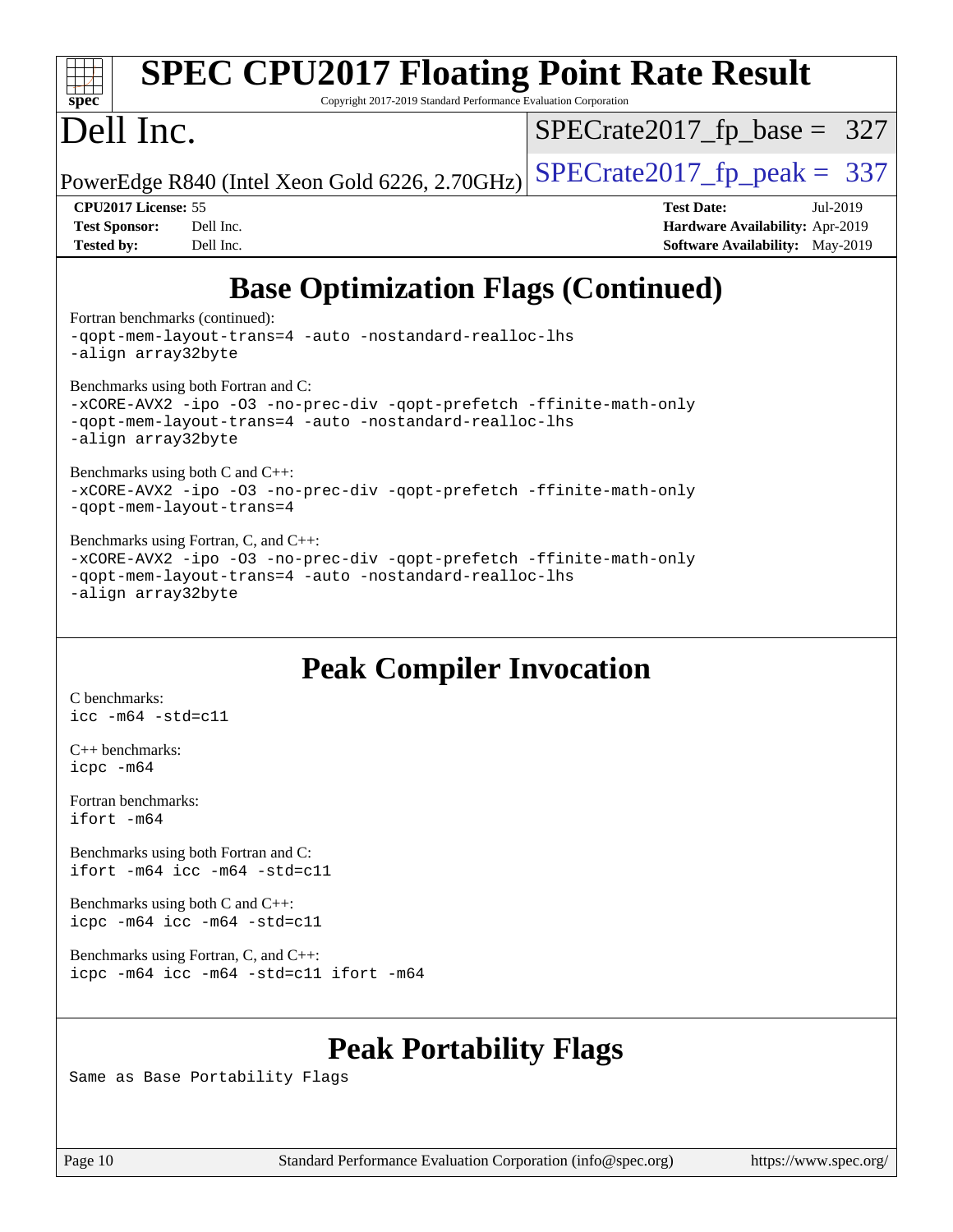| <b>SPEC CPU2017 Floating Point Rate Result</b><br>$spec^*$<br>Copyright 2017-2019 Standard Performance Evaluation Corporation                                                                                                      |                                                                                                            |  |  |  |  |  |
|------------------------------------------------------------------------------------------------------------------------------------------------------------------------------------------------------------------------------------|------------------------------------------------------------------------------------------------------------|--|--|--|--|--|
| Dell Inc.                                                                                                                                                                                                                          | $SPECrate2017_fp\_base = 327$                                                                              |  |  |  |  |  |
| PowerEdge R840 (Intel Xeon Gold 6226, 2.70GHz)                                                                                                                                                                                     | $SPECrate2017fp peak = 337$                                                                                |  |  |  |  |  |
| CPU2017 License: 55<br><b>Test Sponsor:</b><br>Dell Inc.<br><b>Tested by:</b><br>Dell Inc.                                                                                                                                         | <b>Test Date:</b><br>Jul-2019<br>Hardware Availability: Apr-2019<br><b>Software Availability:</b> May-2019 |  |  |  |  |  |
| <b>Peak Optimization Flags</b>                                                                                                                                                                                                     |                                                                                                            |  |  |  |  |  |
| C benchmarks:                                                                                                                                                                                                                      |                                                                                                            |  |  |  |  |  |
| 519.1bm_r: -prof-gen(pass 1) -prof-use(pass 2) -ipo -xCORE-AVX2 -03<br>-no-prec-div -qopt-prefetch -ffinite-math-only<br>-qopt-mem-layout-trans=4                                                                                  |                                                                                                            |  |  |  |  |  |
| 538.imagick_r:-xCORE-AVX2 -ipo -03 -no-prec-div -qopt-prefetch<br>-ffinite-math-only -qopt-mem-layout-trans=4                                                                                                                      |                                                                                                            |  |  |  |  |  |
| 544.nab_r: Same as 538.imagick_r                                                                                                                                                                                                   |                                                                                                            |  |  |  |  |  |
| $C++$ benchmarks:                                                                                                                                                                                                                  |                                                                                                            |  |  |  |  |  |
| 508.namd_r: -prof-gen(pass 1) -prof-use(pass 2) -ipo -xCORE-AVX2 -03<br>-no-prec-div -qopt-prefetch -ffinite-math-only<br>-qopt-mem-layout-trans=4                                                                                 |                                                                                                            |  |  |  |  |  |
| 510.parest_r:-xCORE-AVX2 -ipo -03 -no-prec-div -qopt-prefetch<br>-ffinite-math-only -qopt-mem-layout-trans=4                                                                                                                       |                                                                                                            |  |  |  |  |  |
| Fortran benchmarks:                                                                                                                                                                                                                |                                                                                                            |  |  |  |  |  |
| 503.bwaves_r: -xCORE-AVX2 -ipo -03 -no-prec-div -qopt-prefetch<br>-ffinite-math-only -qopt-mem-layout-trans=4 -auto<br>-nostandard-realloc-lhs -align array32byte                                                                  |                                                                                                            |  |  |  |  |  |
| 549.fotonik3d_r: Same as 503.bwaves_r                                                                                                                                                                                              |                                                                                                            |  |  |  |  |  |
| 554.roms_r: -prof-gen(pass 1) -prof-use(pass 2) -ipo -xCORE-AVX2 -03<br>-no-prec-div -qopt-prefetch -ffinite-math-only<br>-qopt-mem-layout-trans=4 -auto -nostandard-realloc-lhs<br>-align array32byte                             |                                                                                                            |  |  |  |  |  |
| Benchmarks using both Fortran and C:<br>-prof-gen(pass 1) -prof-use(pass 2) -ipo -xCORE-AVX2 -03<br>-no-prec-div -qopt-prefetch -ffinite-math-only<br>-qopt-mem-layout-trans=4 -auto -nostandard-realloc-lhs<br>-align array32byte |                                                                                                            |  |  |  |  |  |
| Benchmarks using both C and C++:                                                                                                                                                                                                   |                                                                                                            |  |  |  |  |  |
| $511.$ povray_r: -prof-gen(pass 1) -prof-use(pass 2) -ipo -xCORE-AVX2 -03<br>-no-prec-div -qopt-prefetch -ffinite-math-only<br>-qopt-mem-layout-trans=4                                                                            |                                                                                                            |  |  |  |  |  |
|                                                                                                                                                                                                                                    |                                                                                                            |  |  |  |  |  |
| (Continued on next page)                                                                                                                                                                                                           |                                                                                                            |  |  |  |  |  |